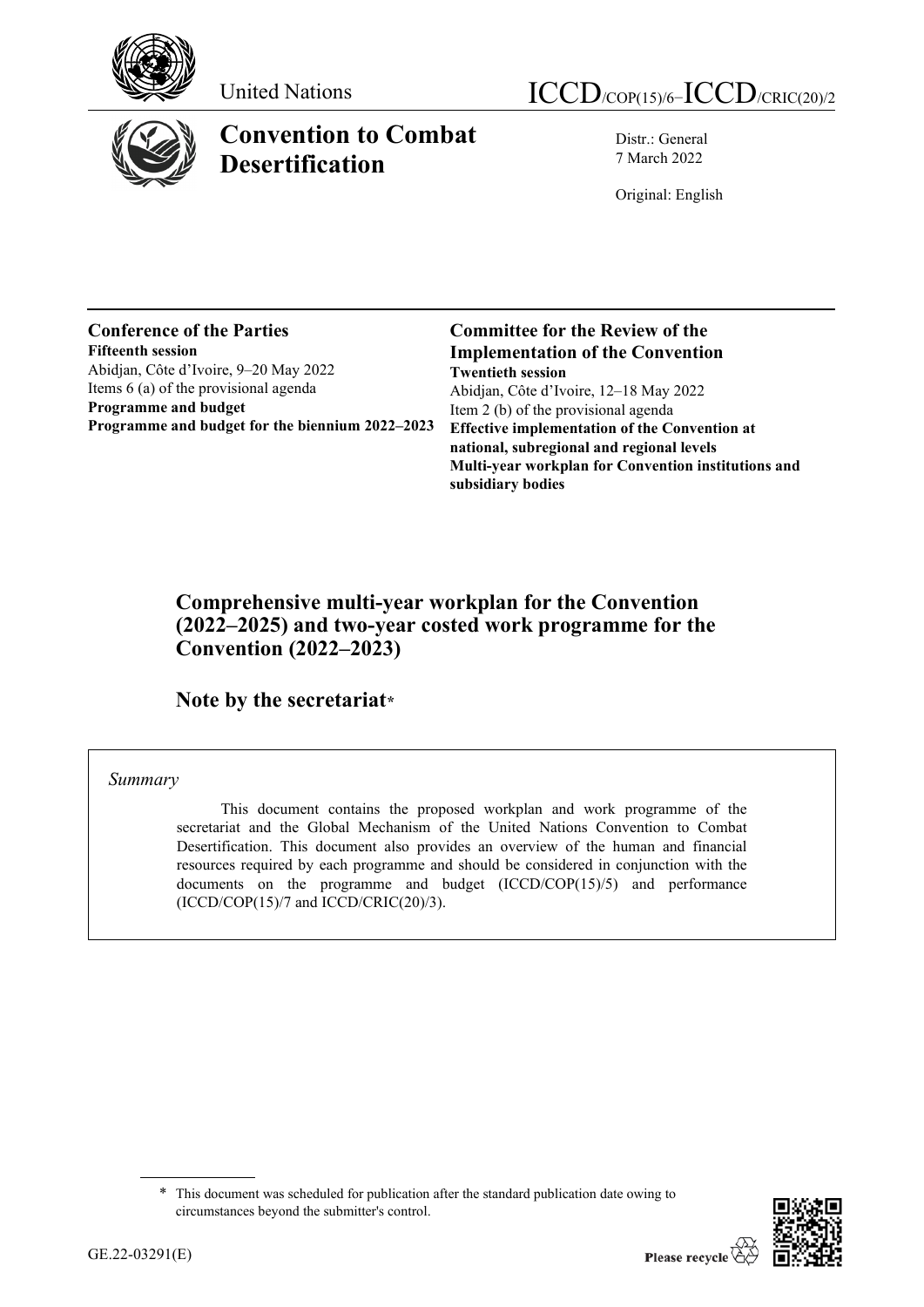# Contents

|         |    | Paragraphs | Page |
|---------|----|------------|------|
| I.      |    | $1 - 4$    | 3    |
| П.      |    | $5 - 11$   | 3    |
| Ш.      |    | $12 - 88$  | 8    |
|         | A. | 12         | 8    |
|         | В. | $13 - 65$  | 8    |
|         | C. | 66-88      | 17   |
| IV.     |    | 89         | 20   |
| Annexes |    |            |      |
| I.      |    |            | 21   |
| П.      |    |            | 22   |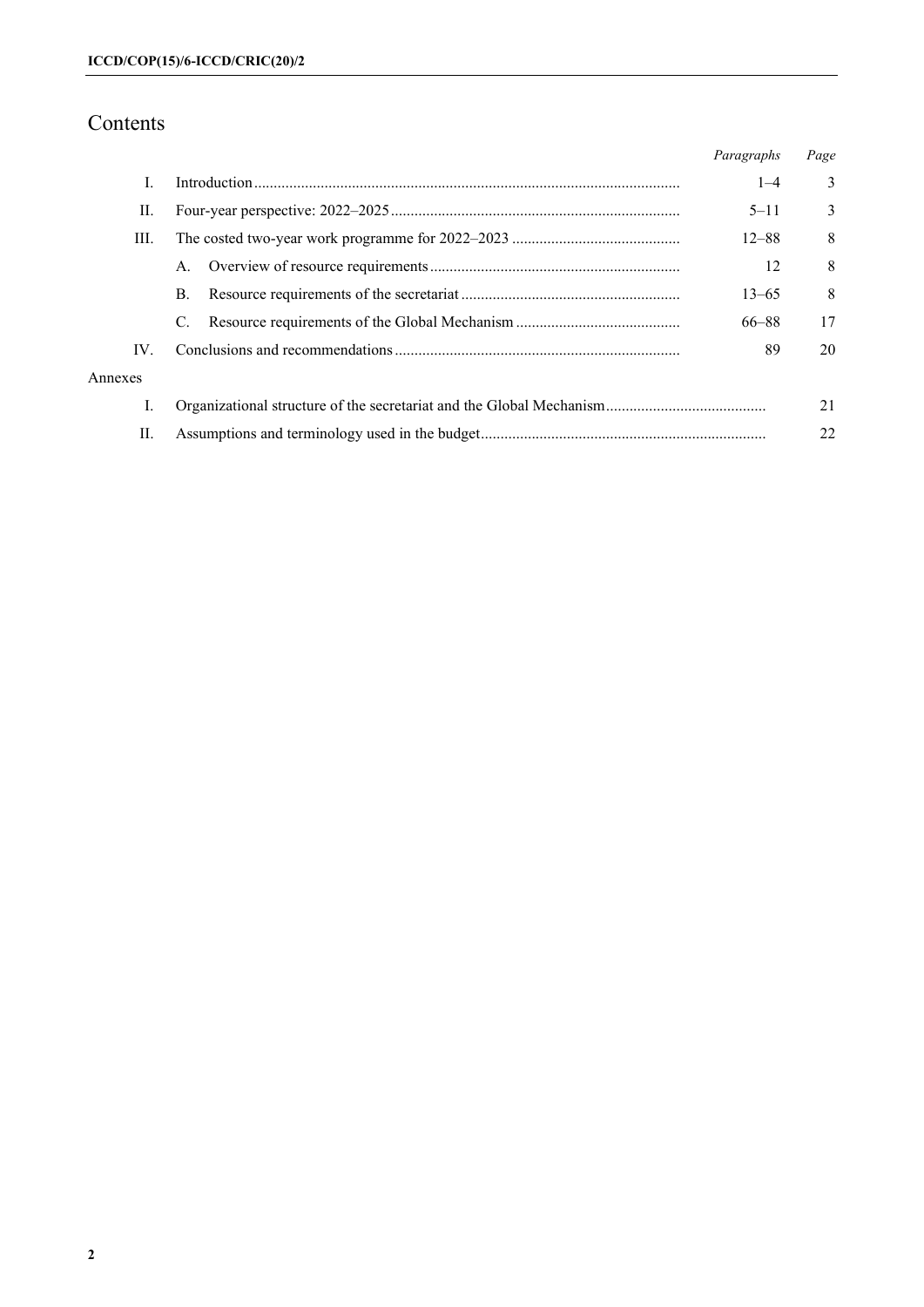# **I. Introduction**

1. By its decision 1/COP.14, the Conference of the Parties (COP) to the United Nations Convention to Combat Desertification (UNCCD) requested the secretariat and the Global Mechanism (GM) to prepare a multi-year workplan for the Convention (2022–2025), utilizing the results-based management approach, to be considered at the fifteenth session of the Conference of the Parties (COP 15). By its decision 10/COP.14, the COP further requested the Executive Secretary to prepare a results-based budget and work programmes for the biennium 2022–2023. This document presents the comprehensive four-year workplan (2022–2025) and the costed two-year work programme (2022–2023) for the secretariat and the GM.

2. The workplan contributes to the UNCCD 2018−2030 Strategic Framework that was adopted by COP [1](#page-2-0)3.<sup>1</sup> It is formulated as a brief four-year results framework that focuses on substantive and organizational goals and related indicators.

3. The two-year costed work programme is derived from the results framework. It outlines a practical proposal for work to be carried out in the next biennium in order to meet the aims of the results framework. It is structured around the units of the secretariat and the priority areas of the GM.

4. This document should be read in conjunction with document ICCD/COP(15)/5 on the proposed programme and budget for the biennium 2022–2023, and documents ICCD/COP(15)/7 and ICCD/CRIC(20)/3 on the performance in the biennium 2020–2021.

# **II. Four-year perspective: 2022–2025**

5. In 2022, one third of the period covered by the UNCCD 2018–2030 Strategic Framework has passed, and the UNCCD emerges well prepared for the second trimester. In nearly 130 country Parties, the commitment to land degradation neutrality (LDN) is translated into concrete voluntary targets, and almost 70 countries have combined their actions to address drought into national drought plans. Targeted guidance for ensuring gender responsiveness in the plans and projects has been prepared and is widely used, and similar guidance is under preparation for land tenure matters. The Science-Policy Interface (SPI) is supplying the latest scientific knowledge and findings in the form of practical science-policy recommendations, enriching the quality of the LDN and drought plans and decisions. Tools for the monitoring and reporting of national progress are also in place, with progress indicators that include three indicators focusing on the monitoring of LDN in support of the 2030 Agenda for Sustainable Development and new drought resilience indicators.

6. A recent global assessment of land restoration commitments<sup>[2](#page-2-1)</sup> indicated that the LDN targets represent voluntary commitments by country Parties to restore over 450 million hectares of degraded land. If UNCCD Parties succeed in meeting those LDN targets, most of the five objectives of the UNCCD 2018–2030 Strategic Framework will be achieved. Accordingly, in the coming years, the focus of the secretariat and the GM will be to support concrete implementation at the country level by providing technical advice, policy guidance and capacity-building, and offering access to science-based policy guidance specifically tailored for UNCCD implementation. The secretariat and the GM will continue building partnerships and promoting initiatives and cooperation programmes that can effectively mobilize resources, expertise and political recognition for addressing desertification/land degradation and drought (DLDD). Awareness-raising and advocacy will also remain as focus areas, as a means for extending and deepening the commitment to UNCCD implementation at all levels, from local to global.

7. Some progress in implementing the LDN targets has already been made, notably through the GM activities and partnerships that aim to translate the targets into transformative projects and programmes. 74 countries are currently working with the GM in this context,

<span id="page-2-0"></span><sup>&</sup>lt;sup>1</sup> Decision 7/COP.13.

<span id="page-2-1"></span><sup>&</sup>lt;sup>2</sup> [<https://www.pbl.nl/en/publications/goals-and-commitments-for-the-restoration-decade>](https://www.pbl.nl/en/publications/goals-and-commitments-for-the-restoration-decade).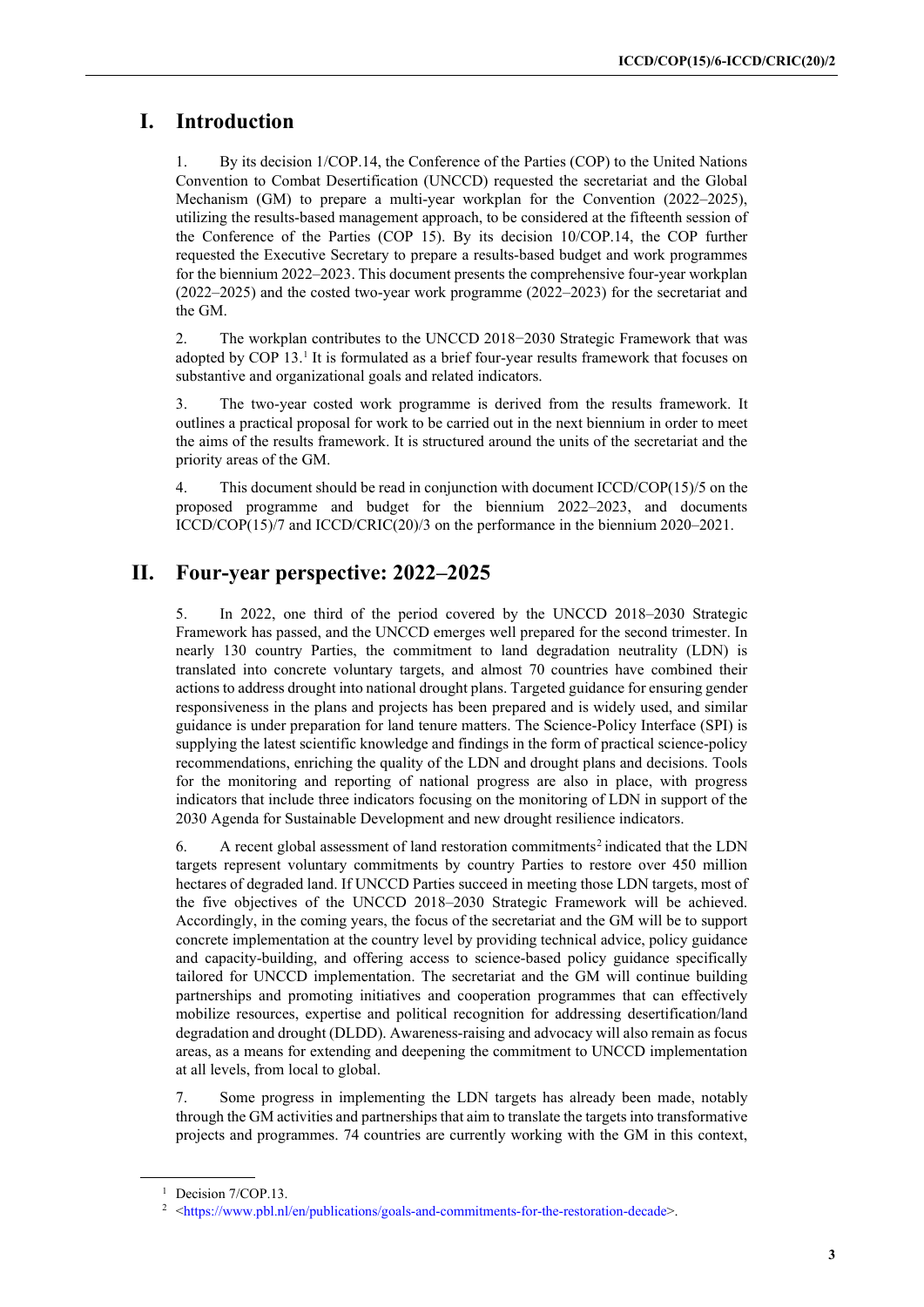and so far, fourteen national and two regional projects have been accepted for funding; three projects have already started. More than 40 more project concepts are in different stages of preparation, resulting in proposals for bankable transformative projects that represent significant action on land restoration. As a top priority for the coming years, the GM is launching a revamped project preparation partnership (PPP) involving a range of partners to further enhance the support to the preparation and funding of LDN and drought projects while encouraging gender responsiveness and secure tenure.

8. Effective action on drought is another priority for the next years. The national drought plans serve as the starting point; the most urgent and demanding measure for their implementation is to upgrade the drought early warning, monitoring and assessment systems, as noted by both the Intergovernmental Working Group (IWG) on Drought and the SPI in their reports on drought. In line with guidance to be provided by COP 15, the secretariat and the GM are prepared to continue advancing the emerging UNCCD drought agenda as a collaboration framework for effective global action on enhancing drought preparedness and building resilience, with the aim to trigger the achievement of tangible improvements by 2030.

9. As an intergovernmental treaty, the UNCCD has unique convening powers across topics and sectors and from the local to global levels. In the coming years, the secretariat will continue reaching out to different stakeholder groups, notably women's and youth organizations, that have an important role for the success of the implementation of the Convention. Furthermore, the secretariat and the GM are intensifying their efforts to promote synergies and mobilize partnerships, collaboration and coordination, as well as private sector engagement, for the implementation of the LDN targets and the national drought plans and for joint awareness-raising and advocacy functions. Active participation in the United Nations Coalition on Combating Sand and Dust Storms will continue, and options for further inter-agency collaboration on addressing drought will be explored, in line with the IWG recommendation. The secretariat and the GM will also continue supporting and contributing to specific initiatives with high potential to advance UNCCD implementation, most notably the Great Green Wall of the Sahara and the Sahel Initiative (GGWSSI) and the Group of 20 Global Initiative on Reducing Land Degradation and Enhancing the Conservation of Terrestrial Habitats.

10. Internally, the secretariat and the GM will continue an organizational update aiming to elevate their effectiveness and efficiency through improved internal coherence and coordination, updated staff capacities, and empowered managers. This process will also include revised operational modalities, an upgrade of UNCCD data management, and continuous staff training, among other things. The secretariat and the GM will regularly monitor and evaluate their performance and results, with the aim to promote continuous internal learning and ensure accountability and transparency of their actions.

11. The UNCCD results framework for 2022–2025 is presented in table 1 in the following pages.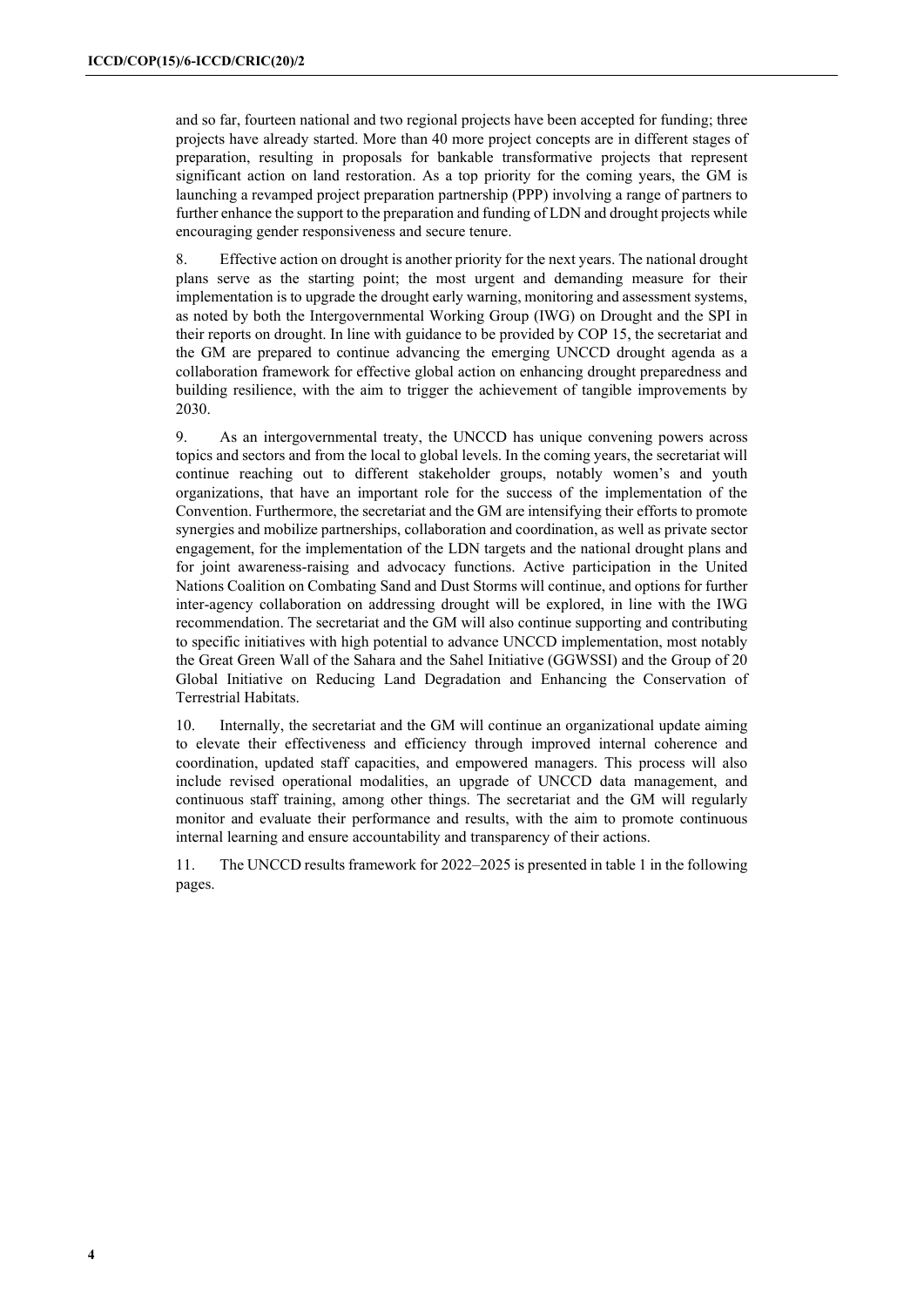## Table 1 **UNCCD results framework for 2022–2025**

| 2022-2025 main outcomes                                                                                                            | Outcome indicators                                                                                                                                                                                                                                                                                                                                                                                                                                                     | Strategic                                             | objectives $(SOs)^{a}$ 2022-2023 main activities and outputs                                                                                                                                                                                                                                                                                                                                                                     |
|------------------------------------------------------------------------------------------------------------------------------------|------------------------------------------------------------------------------------------------------------------------------------------------------------------------------------------------------------------------------------------------------------------------------------------------------------------------------------------------------------------------------------------------------------------------------------------------------------------------|-------------------------------------------------------|----------------------------------------------------------------------------------------------------------------------------------------------------------------------------------------------------------------------------------------------------------------------------------------------------------------------------------------------------------------------------------------------------------------------------------|
| 1. Reduced desertification<br>/land degradation and effects<br>of drought in affected areas                                        | Number of hectares covered by voluntary land<br>degradation neutrality (LDN) targets<br>Amount of funding targeted by desertification/land<br>degradation and drought (DLDD) transformative projects<br>and programmes that have been developed with support<br>from the United Nations Convention to Combat<br>Desertification (UNCCD)<br>Number of transformative project concepts developed<br>with support from the UNCCD in the pipeline of the<br>targeted donor | SO <sub>1</sub><br>SO <sub>4</sub><br>SO <sub>5</sub> | - Support to the setting and defining of voluntary LDN targets<br>- Through the project preparation partnership, support to the development<br>and funding of transformative DLDD projects and programmes<br>- Technical advice, advocacy, capacity development and partnership-<br>building for land restoration<br>- Support to area-based monitoring and reporting of commitments and<br>actions on DLDD                      |
| 2. Improved preparedness for<br>and resilience to the impacts<br>of drought                                                        | Number of countries that have developed and/or<br>implemented their drought preparedness plans<br>Extent of partnerships supporting the UNCCD drought<br>agenda                                                                                                                                                                                                                                                                                                        | SO <sub>3</sub><br>SO <sub>4</sub><br>SO <sub>5</sub> | - Support to the preparation and implementation of national drought plans<br>- Implementation of the Drought Resilience Accelerator<br>- Identification of options for the improvement of inter-agency<br>coordination<br>- Technical advice, advocacy, capacity development (including e-learning<br>tools) and partnership-building                                                                                            |
| 3. UNCCD implementation is<br>responsive to the needs and<br>rights of women, indigenous<br>peoples and other vulnerable<br>groups | Number of countries involved in or applying UNCCD<br>support to integrating gender equality<br>Number of countries involved in or applying UNCCD<br>support to integrating secure tenure<br>Number of transformative DLDD projects, developed with<br>support from the UNCCD, that include provisions for<br>gender equality<br>Number of transformative DLDD projects, developed with<br>support from the UNCCD, that include provisions for<br>secure tenure         | SO <sub>2</sub>                                       | - Support to and monitoring of the implementation of the UNCCD Gender<br><b>Action Programme</b><br>- Awareness raising and piloting for promoting the use of the technical<br>guide on voluntary tenure guidelines in UNCCD implementation<br>- Technical advice, advocacy, capacity development (including e-learning<br>tools) and partnership-building for addressing gender equality and<br>securing tenure under the UNCCD |
| 4. Advanced global<br>collaboration for sand and<br>dust storms (SDS) source<br>mitigation                                         | Extent of measures to address SDS source mitigation<br>carried out by the secretariat and/or the Global<br>Mechanism with partners                                                                                                                                                                                                                                                                                                                                     | SO <sub>1</sub><br>SO <sub>4</sub>                    | - Participation in the United Nations Global Coalition on Combating Sand<br>and Dust Storms<br>- Technical advice, advocacy, capacity development and partnership-<br>building for addressing SDS under the UNCCD                                                                                                                                                                                                                |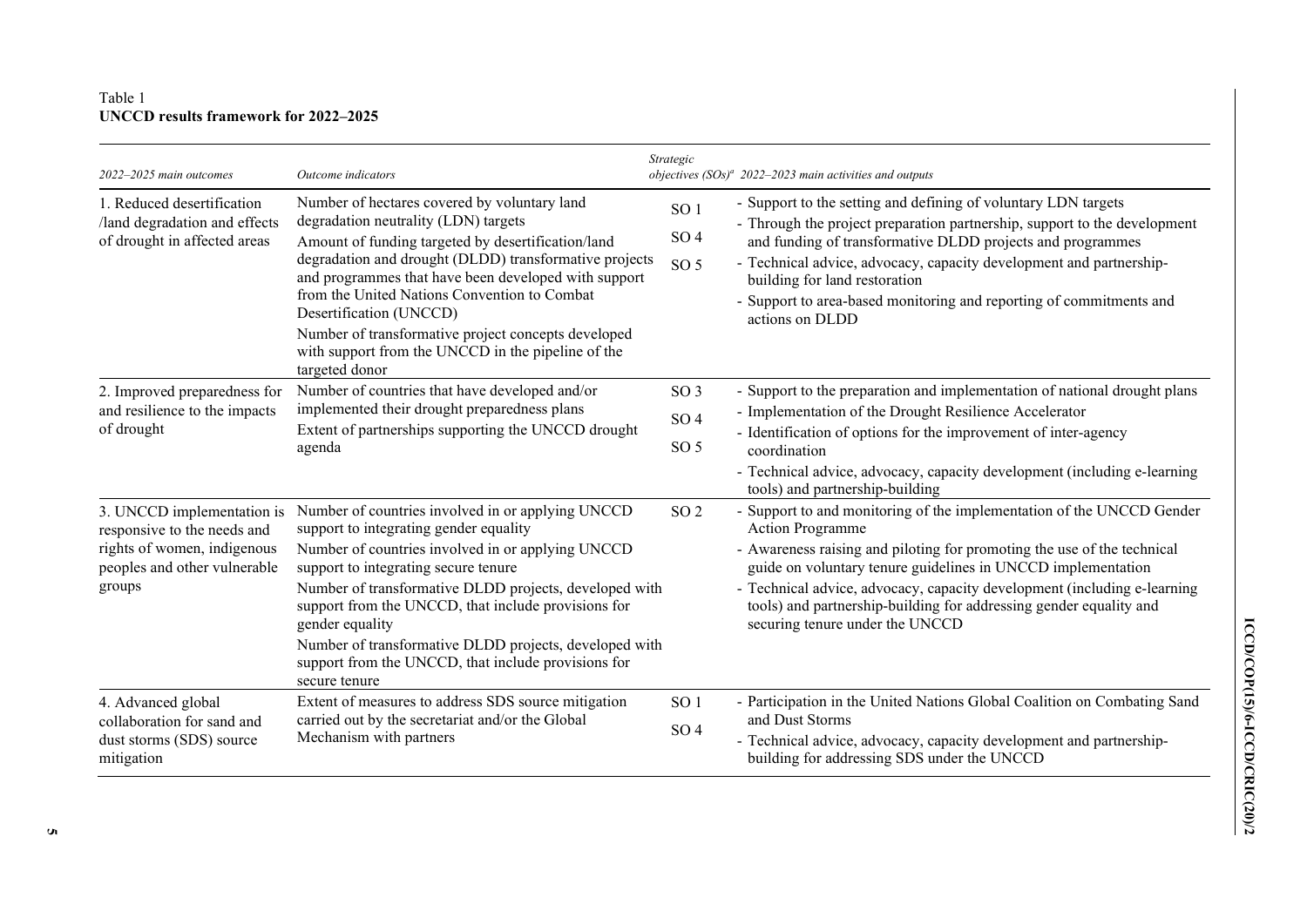| 2022-2025 main outcomes                                                                                                                                                                 | Outcome indicators                                                                                                                                                                                                                                                                                                             | Strategic           | objectives $(SOs)^{a}$ 2022–2023 main activities and outputs                                                                                                                                                                                                                                                                                                                                                                                                                                                                                                                              |
|-----------------------------------------------------------------------------------------------------------------------------------------------------------------------------------------|--------------------------------------------------------------------------------------------------------------------------------------------------------------------------------------------------------------------------------------------------------------------------------------------------------------------------------|---------------------|-------------------------------------------------------------------------------------------------------------------------------------------------------------------------------------------------------------------------------------------------------------------------------------------------------------------------------------------------------------------------------------------------------------------------------------------------------------------------------------------------------------------------------------------------------------------------------------------|
| 5. The UNCCD process<br>contributes to, and benefits<br>from, synergies with the other<br>Rio conventions and related<br>cooperation processes on<br>climate change and<br>biodiversity | Number of countries whose voluntary LDN targets are<br>responsive to their national plans for addressing climate<br>change and/or biodiversity<br>Number of scientific processes, reports and publications<br>that contain inputs from the UNCCD<br>Extent of collaboration among the Rio convention<br>secretariats           | SO <sub>4</sub>     | - Technical advice, advocacy, capacity development and partnership-<br>building for synergies in UNCCD implementation<br>- Continuous analysis and follow up to the linkages between national<br>plans for LDN, climate change and biodiversity<br>- Support to the Science-Policy Interface (SPI) coordination activities<br>- Active participation in the Joint Liaison Group between the secretariats<br>of the Convention on Biological Diversity, the UNCCD and the United<br>Nations Framework Convention on Climate Change<br>- Development of a joint capacity-building programme |
| 6. UNCCD decision-making<br>and implementation are<br>guided by up-to-date<br>scientific data and knowledge,<br>and evidence-based analysis                                             | Number of national reports received<br>Number of national reports that follow the recommended<br>methodology<br>Per cent of the SPI work programme implemented<br>Number of UNCCD guides, reports and policy briefs                                                                                                            | All SO <sub>s</sub> | - Compilation, synthesis and analysis of the national reports received in<br>2022 and preparations for the review by the Committee for the Review<br>of the Implementation of the Convention<br>- Online data centre, founded on national reporting data, open to all users<br>- Support to the SPI in the implementation of its work programme;<br>preparation of the Committee on Science and Technology meeting<br>- Targeted scientific assessments leading to policy-oriented<br>recommendations and technical guidance for the UNCCD                                                |
| 7. New stakeholders engage<br>in the UNCCD process and<br>implementation                                                                                                                | Number of new civil society organizations (CSOs)<br>applying for accreditation to the Conference of the Parties<br>(COP)<br>Number of briefs, publications and events targeting<br>different stakeholder groups<br>Extent of private sector partnerships supporting UNCCD<br>implementation with secretariat or GM involvement | All SO <sub>s</sub> | - Support to the CSO Panel<br>- Implementation of the youth engagement strategy<br>- Implementation of the private sector engagement strategy<br>- Policy briefs, advocacy, communication campaigns, events and<br>networking to foster stakeholder engagement                                                                                                                                                                                                                                                                                                                            |
| 8. The communication tools<br>of the secretariat and the GM<br>generate increasing interest in<br>the UNCCD                                                                             | Number of website and social media visits<br>Number of people reached through different campaigns<br>Amount of media attention (number of articles, journalists<br>involved, etc.)                                                                                                                                             | All SO <sub>s</sub> | - UNCCD website and social media<br>- Communication campaigns<br>- Media liaison<br>- Knowledge management                                                                                                                                                                                                                                                                                                                                                                                                                                                                                |
| operate effectively                                                                                                                                                                     | 9. The secretariat and the GM Per cent of COP decisions targeting the secretariat and/or<br>GM implemented<br>Number of UNCCD official meetings, including those of<br>the Bureaux, organized timely and efficiently<br>Per cent of staff that has participated in training                                                    | All SO <sub>s</sub> | - Management and coordination functions of the secretariat<br>- Organization of one COP and three subsidiary body meetings and up to<br>15 Bureau meetings                                                                                                                                                                                                                                                                                                                                                                                                                                |

**6**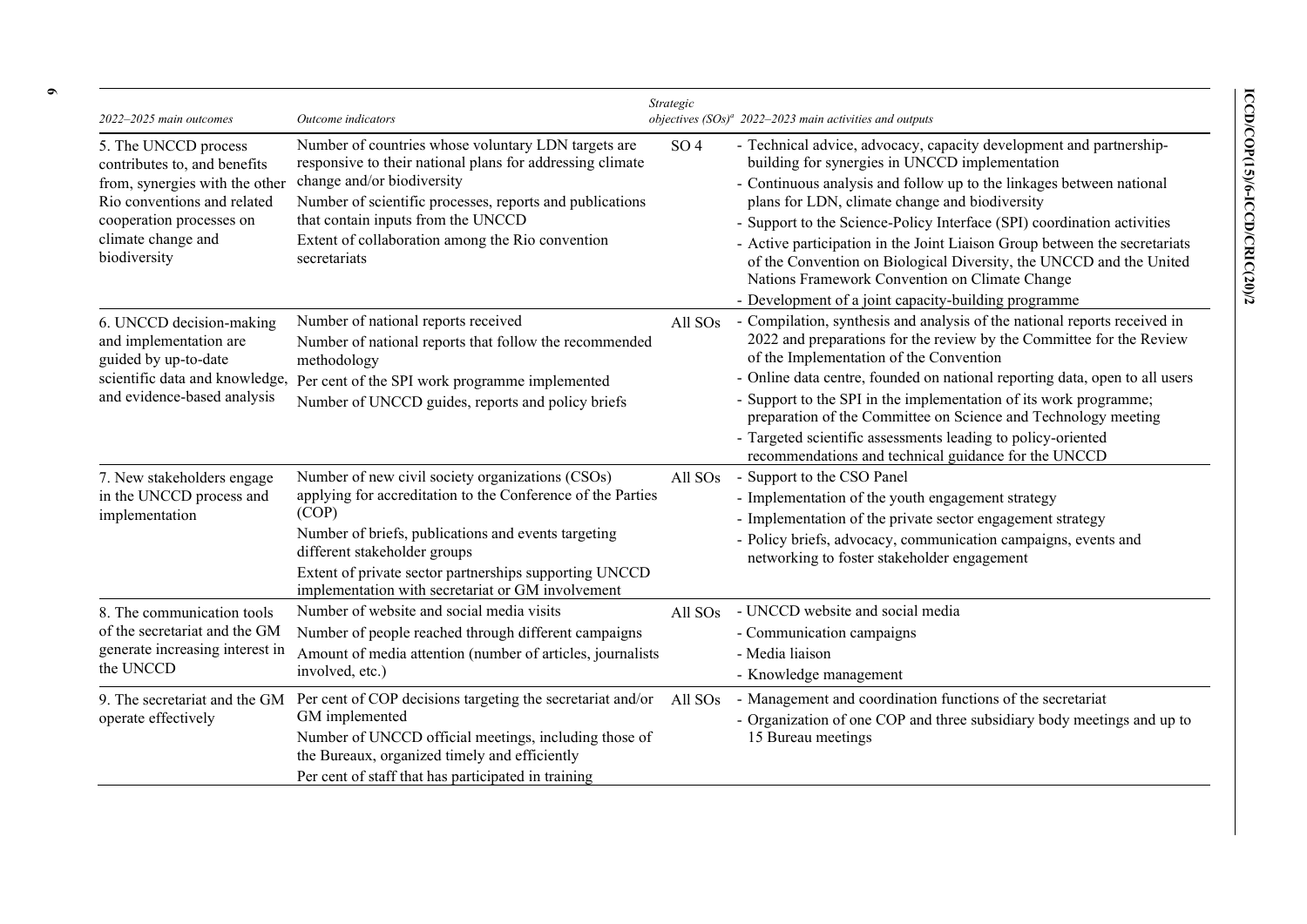| $2022 - 2025$ main outcomes                                                                                                                                      | Outcome indicators                                         | <i>Strategic</i> | objectives $(SOs)^a$ 2022–2023 main activities and outputs |
|------------------------------------------------------------------------------------------------------------------------------------------------------------------|------------------------------------------------------------|------------------|------------------------------------------------------------|
| 10. The administration of the Per cent of core budget spent<br>secretariat and the GM<br>functions efficiently and in<br>accordance with United<br>Nations rules | Extent of improvements recommended by external<br>auditors | All $SOS$        | Financial and administrative functions                     |

a. The SOs are:

1. To improve the condition of affected ecosystems, combat desertification/land degradation, promote sustainable land management and contribute to land degradation neutrality

2. To improve the living conditions of affected populations

3. To mitigate, adapt to, and manage the effects of drought in order to enhance resilience of vulnerable populations and ecosystems. To generate global environmental benefits through effective implementation of the UNCCD

4. To generate global environmental benefits through effective implementation of the UNCCD

5. To mobilize substantial and additional financial and non-financial resources to support the implementation of the Convention by building effective partnerships at global and national level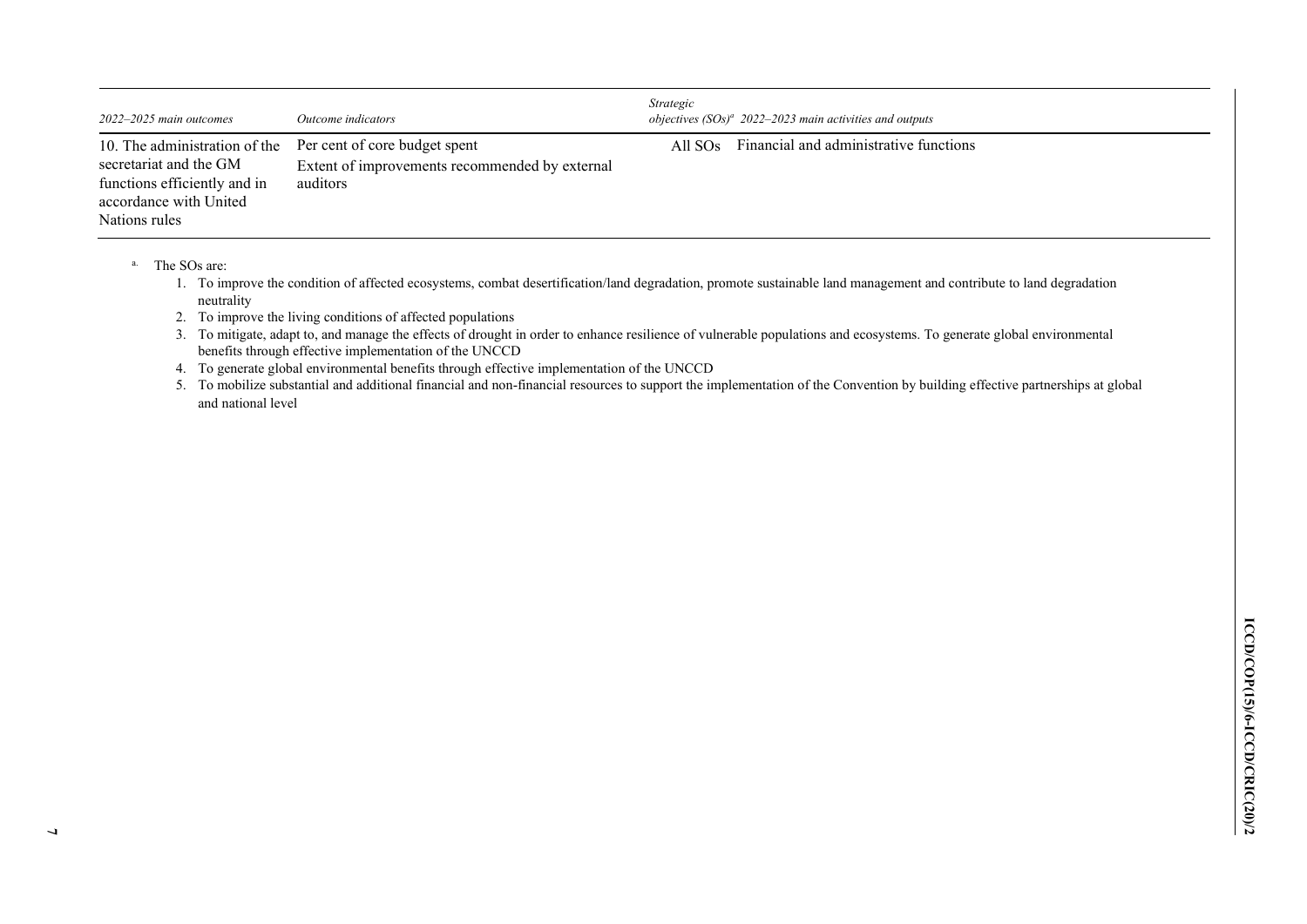# **III. The costed two-year work programme for 2022–2023**

## **A. Overview of resource requirements**

12. As presented in detail in the document on the programme and budget for the biennium 2022–2023 (ICCD/COP(15)/5), the Executive Secretary proposes an increase of 2.7 per cent to the 2023 core budget compared to the biennium 2020–2021, mostly in response to the increasing workload concerning drought. Information on the assumptions and terminology used in the budget is contained in annex II. The costs of staffing for the biennium 2022–2023 will be EUR 11,118,716. The organizational structure of the secretariat and the GM is presented in annex I, while the distribution of posts for the UNCCD secretariat by programme and for the GM are shown in table 2.

Table 2

**Distribution of core posts for the United Nations Convention to Combat Desertification secretariat by programme and for the Global Mechanism for the biennium 2022–2023**

| Grade                   | EO             | GovBLA       | <b>COMMS</b> | <b>ERPA</b>    | <b>STI</b>     | AS           | <b>GM</b>    |
|-------------------------|----------------|--------------|--------------|----------------|----------------|--------------|--------------|
| Under-Secretary-General |                | $\mathbf{0}$ | $\mathbf{0}$ | $\overline{0}$ | $\theta$       | $\theta$     | $\mathbf{0}$ |
| Director                |                | $\theta$     | $\mathbf{0}$ | $\overline{0}$ | $\overline{0}$ | $\theta$     |              |
| Professional            |                | 2            | 3            |                |                | $\theta$     | 9            |
| <b>Subtotal</b>         |                | 2            | 3            |                |                | $\Omega$     | 10           |
| General Service         | $\mathfrak{D}$ | $\theta$     | 3            | 3              | $\mathcal{L}$  | $\theta$     | 4            |
| <b>Total</b>            | 5              | 2            | 6            | 10             | 9              | $\mathbf{0}$ | 14           |

Abbreviations: AS = Administrative Services, COMMS = Communications, EO = Executive Office, ERPA = External Relations, Policy and Advocacy, GM = Global Mechanism, GovBLA = Governing Bodies and Legal Affairs, STI = Science, Technology and Innovation.

## **B. Resource requirements of the secretariat**

#### **1. Executive Office**

13. The Executive Office (EO) coordinates the secretariat in its support to the Convention bodies and ensures the overall effectiveness and coherence of the work of the secretariat. The Executive Secretary provides strategic direction for the secretariat and the GM and represents the organization externally. He consults with Parties, coordinates cooperation with other organizations and reaches out to stakeholders worldwide to encourage their commitment to the objectives and implementation of the Convention. The Deputy Executive Secretary supports the Executive Secretary in managing the secretariat and in liaising with Parties and institutions at the highest level.

14. In 2022–2023, the EO will focus on advancing effective implementation towards meeting the objectives of the UNCCD 2018−2030 Strategic Framework while simultaneously contributing to global commitments, notably the 2030 Agenda for Sustainable Development and the Sustainable Development Goals (SDGs), the United Nations Decade on Ecosystem Restoration 2021–2030, and the COVID-19 recovery process. Particular importance will be placed on promoting partnerships and cooperation for concrete action to meet the LDN targets set by Parties and to further advance the UNCCD drought agenda.

15. Reporting to the EO, the New York Liaison Office will ensure visibility for UNCCD issues in the United Nations bodies and events of high political importance, notably the General Assembly, the Security Council and the High-level Political Forum. The New York Liaison Office will undertake targeted outreach to constituencies at the United Nations Headquarters and provide information and advice on UNCCD matters to United Nations Member States and regional and special interest groups, such as least developed countries,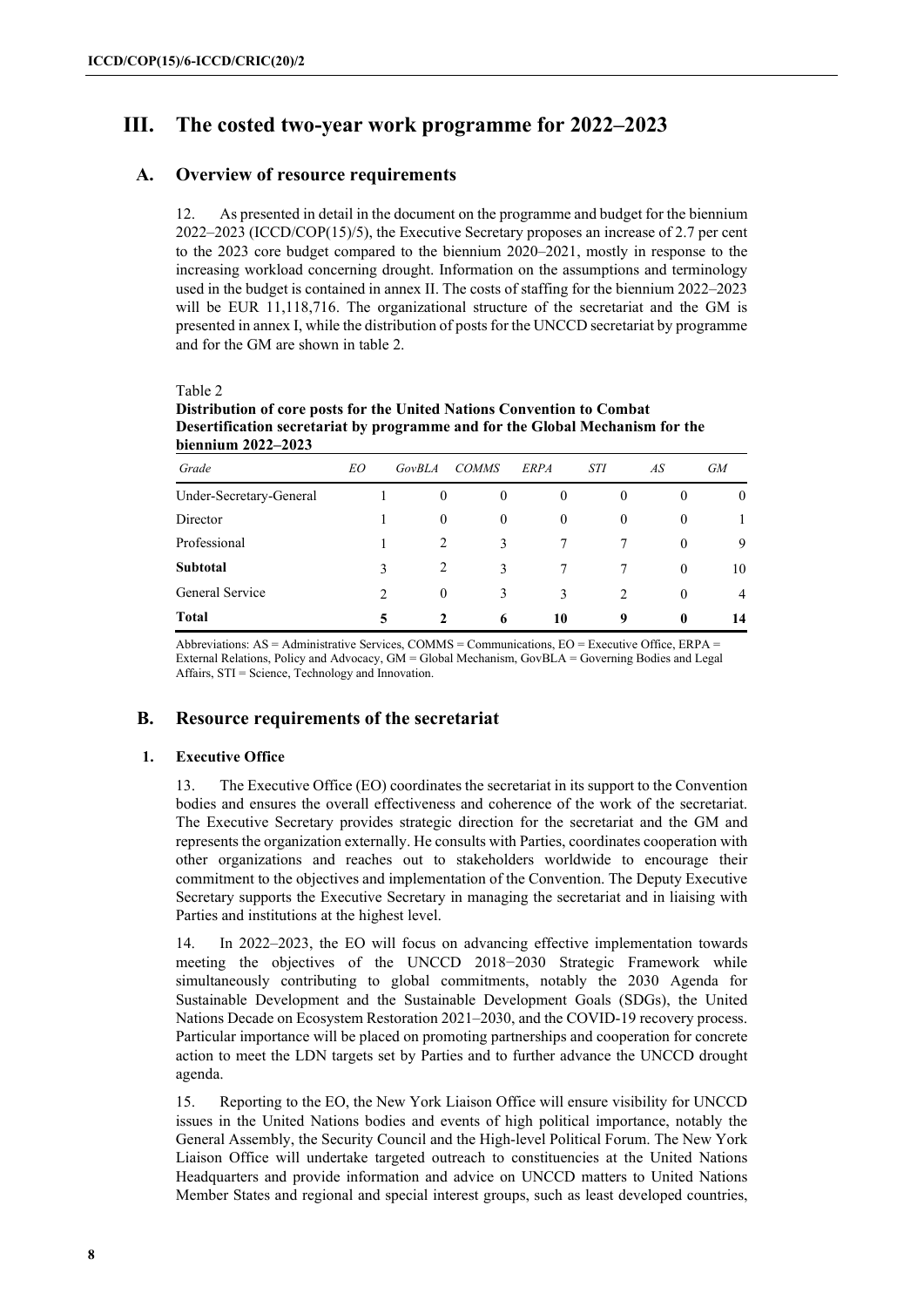landlocked developing countries and small island developing States. The New York Liaison Office will also service the activities of the Group of Friends on Desertification, Land Degradation and Drought and promote land-related partnerships and initiatives involving various stakeholders, notably youth, women, civil society and academia. The office also will service the negotiations of UNCCD related resolutions before the General Assembly as the secretary of those negotiations. In collaboration with other units of the secretariat and the GM, it will advocate for further attention to be paid to UNCCD priorities in the global processes and events, including in Global Environment Facility (GEF) and World Bank programmes.

16. Internally, the EO strives to advance the secretariat towards becoming a topperforming organization with solid expertise and recognized efficiency and effectiveness in service delivery. The EO will coordinate results-oriented planning and monitoring, through which the secretariat will continue to focus and prioritize its activities to ensure that its limited resources are used in an optimal manner to respond to the mandate given by Parties. The Evaluation Office, which functions in connection with the EO, will continue to facilitate internal learning for improved effectiveness and, through evidence-based measurement of achievements, further improve the transparency and accountability of the secretariat and the GM.

17. The EO resource requirements, including the travel and consultancy costs of the New York Liaison Office and the Evaluation Office, are presented in table 3.

| Personnel costs                     | 1 632 530 | 1 0 3 7 7 3 6 | 1 0 3 7 7 3 6 | (36.4) |
|-------------------------------------|-----------|---------------|---------------|--------|
|                                     |           |               |               |        |
| Contractual services                | 65 9 75   | 65 975        | 65 975        |        |
| Travel                              | 259 823   | 259 826       | 259 826       |        |
| Operating and other direct costs    | 68.510    | 68.511        | 68 511        |        |
| Supplies, commodities and materials |           |               |               |        |
| Equipment, vehicles and furniture   |           |               |               |        |
| <b>Total</b>                        | 2 026 838 | 1 432 048     | 1 432 048     | (29.3) |

#### Table 3 **Core budget of the Executive Office for the biennium 2022–2023 by object of expenditure**   $(\omega_{\text{meas}})$

Note: Core budget posts: 1 Under-Secretary-General, 1 D-2, 1 P-4, 2 GS. Abbreviations:  $D =$  Director,  $GS =$  General Service.

18. In addition to funding for four staff positions in the EO, consultancy costs represent approximately 13 person months, while operating and other direct costs are used mainly for organizing two in-person sessions of the Bureau of the COP (EUR 46,200).

#### **2. Governing Bodies and Legal Affairs**

19. The Governing Bodies and Legal Affairs (GovBLA) unit assists the Executive Secretary in advising the President and Bureau of the COP, coordinates the secretariat support for related activities and provides institutional, procedural and legal advice.

20. GovBLA is in charge of planning and general coordination of the sessions of the COP and its subsidiary bodies and other core meetings of the UNCCD process. The unit establishes the host country agreement and coordinates the preparation of the conference facilities plan in liaison with the host country. It liaises with the United Nations for the conference services to be provided from the United Nations regular budget, and coordinates and processes all documentation for the official sessions. In 2022–2023, two COP sessions and one intersessional Committee for the Review of the Implementation of the Convention (CRIC) are expected to be organized; the Committee on Science and Technology (CST) and the CRIC also hold meetings in conjunction with the COP sessions.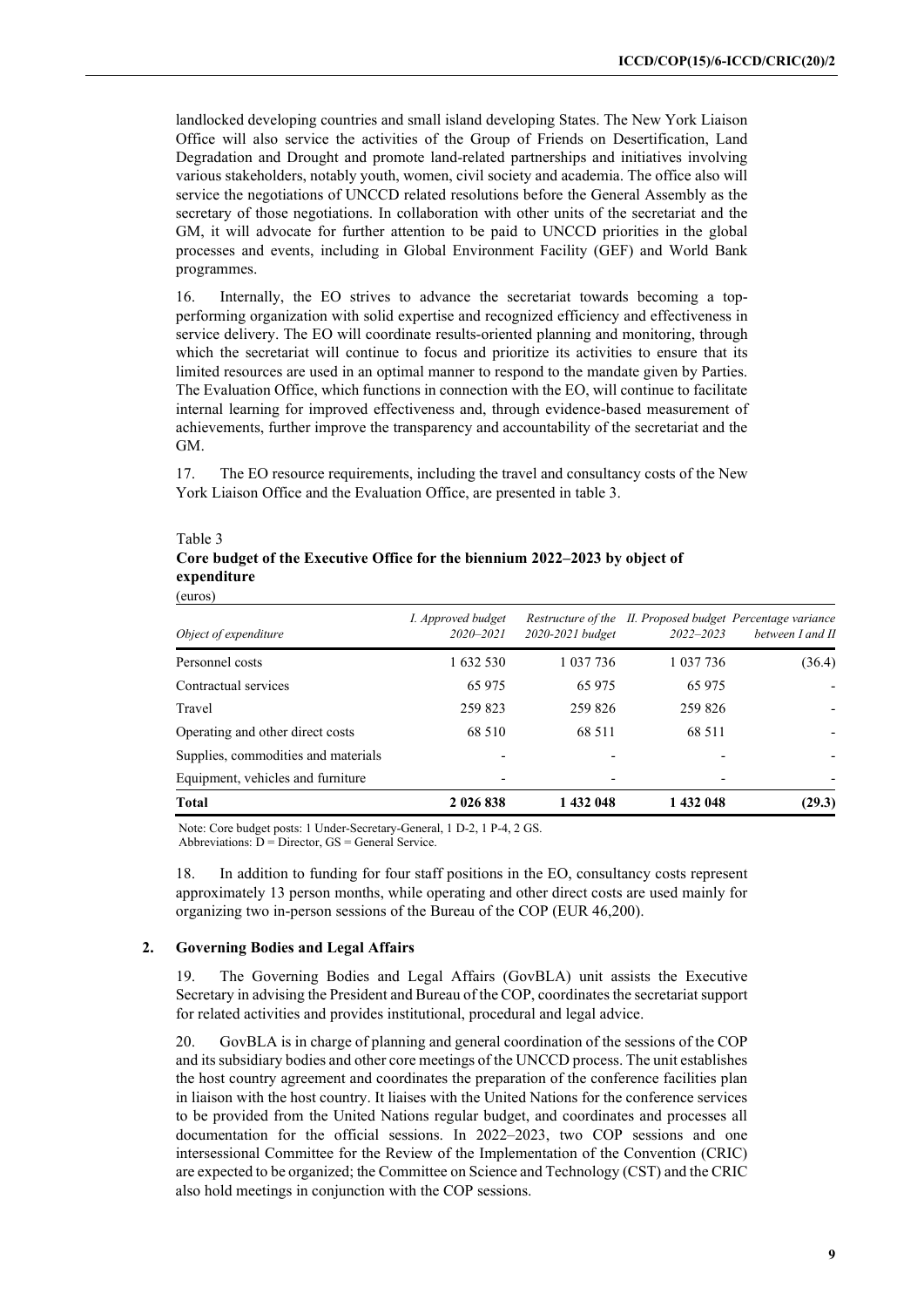21. GovBLA coordinates the provision of technical procedural support for the COP and its subsidiary bodies, which includes identifying emerging issues pertaining to the intergovernmental process and the mandates of the secretariat; analysing the implications and making corresponding procedural recommendations; developing scenarios for and scheduling the proceedings of plenary meetings; as well as preparing speaking notes for the respective chairpersons. During the sessions, GovBLA (i) coordinates the provision of guidance and advice to the Chairs as well as to other elected officers on the organization of work, status of negotiations, conduct of business, and rules of procedure; and (ii) supervises the conduct of proceedings for the conference. The unit prepares the official programme of the meetings and summaries of proceedings for inclusion in the daily Official Journal of the session. It also prepares the reports on proceedings of the COP and its subsidiary bodies.

22. The budget for GovBLA, presented in table 4, consists of funding for two professional posts, consultancies for editors, logisticians and translators for UNCCD conferences.

#### Table 4

#### **Core budget of the Governing Bodies and Legal Affairs unit for the biennium 2022– 2023 by object of expenditure**  (euros)

| Object of expenditure                  | 2020-2021 2020-2021 budget | I. Approved budget Restructure of the II. Proposed budget<br>$2022 - 2023$ | Percentage variance<br>between I and II |
|----------------------------------------|----------------------------|----------------------------------------------------------------------------|-----------------------------------------|
| Personnel costs                        | 736890                     | 736890                                                                     | n/a                                     |
| Contractual services                   | 101 500                    | 101 500                                                                    | n/a                                     |
| Travel                                 | 15 2 2 5                   | 15 2 2 5                                                                   | n/a                                     |
| Operating and other direct costs       |                            |                                                                            |                                         |
| Supplies, commodities and<br>materials |                            |                                                                            |                                         |
| Equipment, vehicles and furniture      |                            |                                                                            |                                         |
| <b>Total</b>                           | 853 615                    | 853 615                                                                    | n/a                                     |

Note: Core budget posts: 1 P-5, 1 P-3.

Abbreviation:,  $\overline{P}$  = Professional.

#### **3. Communications**

23. The biennium 2020–2021 represented a milestone for UNCCD communications in many ways. For most UNCCD communication tools, including traditional media coverage, specific campaigns and social media, the reach expanded significantly from earlier years. The ongoing strategic development process around UNCCD branding, digital strategy, the website and campaigns conducted in 2021 are building strong foundations for the Convention's future communications activities.

24. In 2022–2023, the UNCCD communication plan is geared to assist UNCCD Parties and stakeholders in implementing the UNCCD 2018–2030 Strategic Framework and advancing the implementation of effective action on LDN and drought resilience. It will further strengthen the UNCCD brand through various communication platforms, complemented by cohesive and convincing messages backed by sound scientific evidence that highlights the benefits of productive land. The secretariat will work closely with Parties and other stakeholders to develop a range of materials that can be adapted to the regional and national context. The focus in this biennium will be on:

(a) Aligning UNCCD Parties and stakeholders around a consistent and inspiring narrative on the importance of sustainable land management, its contribution to addressing the interconnected challenges of climate change and biodiversity loss, and its central and catalytic role for the achievement of the SDGs;

(b) Developing and implementing impactful campaigns that highlight successes by UNCCD Parties and stakeholders in the implementation of the Convention. In 2022, three outreach campaigns are carried out, namely for the launch of the second edition of the Global Land Outlook, for awareness-raising on drought focusing on progress made under the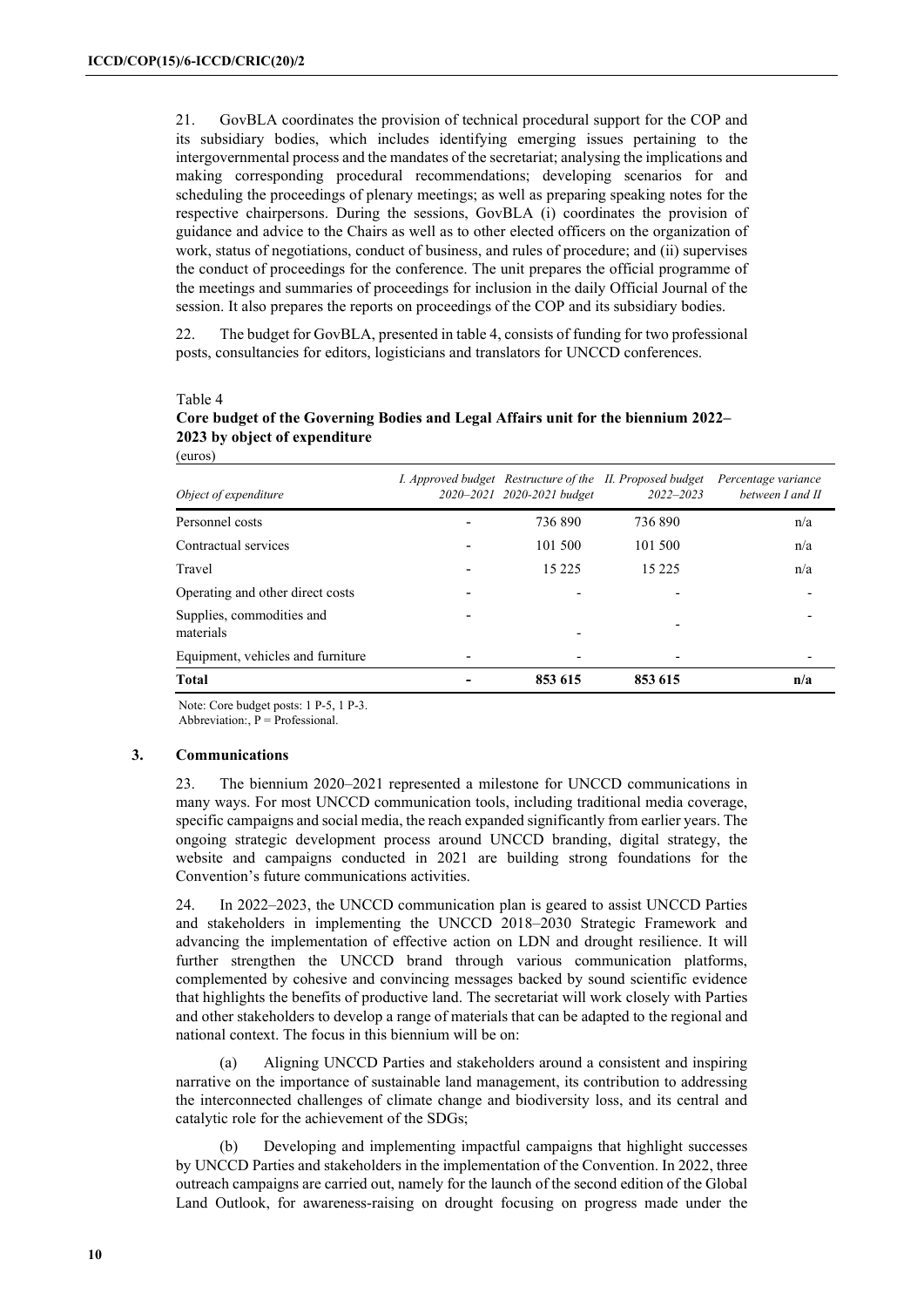Drought Initiative, and for the GGWSSI, to sustain and ramp up the growing international support and motivate the uptake of local actions;

(c) Leveraging key opportunities to place land issues high on the global agenda and reach new audiences, with particular focus on leading the annual observance of the Desertification and Drought Day; further increasing the impact of outreach programmes such as the Rio Conventions Pavilion and Land for Life; as well as actively contributing to the implementation of the United Nations Decade of Ecosystem Restoration (2021–2030);

Strengthening partnerships and capacity for raising the visibility of land issues and positioning UNCCD as a go-to authoritative source of information on these issues with media and other key stakeholders, with special attention paid to providing high-quality, science-based information in relevant formats, channels and languages; and

(e) Mobilizing new and influential voices in support of the Convention's objectives and related advocacy and communications activities, with particular emphasis on engaging youth, women and girls from communities affected by DLDD.

25. The UNCCD Communications team is lean and agile, aiming to generate maximum visibility for and awareness of the Convention issues with cost-efficient combination of traditional and new communication tools. Attractive branding, impactful campaigns and well-targeted messaging are of key importance for success in this context, and the ongoing UNCCD communications strategy review has generated promising initial results. To build on these developments, the secretariat will need further external expertise particularly for content creation and campaigning. As these needs cannot be covered from the existing resources, the secretariat will continue approaching partners and potential donors for voluntary contributions in the coming years.

26. Resource requirements for communications are presented in table 5.

#### Table 5

#### **Core budget of Communications for the biennium 2022–2023 by object of expenditure**  (euros)

| Object of expenditure               | I. Approved budget<br>$2020 - 2021$ | 2020-2021 budget | $2022 - 2023$ | Restructure of the II. Proposed budget Percentage variance<br>between I and II |
|-------------------------------------|-------------------------------------|------------------|---------------|--------------------------------------------------------------------------------|
| Personnel costs                     | 1 0 2 1 0 9 0                       | 1 0 2 1 0 9 0    | 1 0 2 1 0 9 0 |                                                                                |
| Contractual services                | 101 500                             | 101 500          | 101 500       |                                                                                |
| Travel                              |                                     |                  |               |                                                                                |
| Operating and other direct costs    |                                     |                  |               |                                                                                |
| Supplies, commodities and materials |                                     |                  |               |                                                                                |
| Equipment, vehicles and furniture   |                                     |                  |               |                                                                                |
| Total                               | 1 122 590                           | 1 122 590        | 1 122 590     | (0.0)                                                                          |

Note: Core budget posts: 1 P-5, 1 P-3, 1 P-2, 3 GS.

Abbreviations: P = Professional, GS = General Service.

27. In addition to funding personnel costs for the unit, there is a provision for consultancies (approximately 18 person months for EUR 90,000) for website design, the development of medial campaigns and promotional materials, including graphic design, as well as printing of materials (EUR 10,000).

#### **4. External Relations, Policy and Advocacy**

28. The External Relations, Policy and Advocacy (ERPA) unit works to position land and drought issues on key agendas (globally and regionally) and develop policy frameworks for the implementation of the Convention. The unit also seeks to expand the engagement of critical stakeholders and partners. By highlighting the importance of land restoration and drought resilience-building for meeting the SDGs and recovering from the COVID-19 pandemic, ERPA provides the policy framework for effective decision-making and the accelerated implementation of the Convention. As part of ERPA, the regional liaison offices (RLOs) have been revamped to strengthen UNCCD cooperation and outreach within and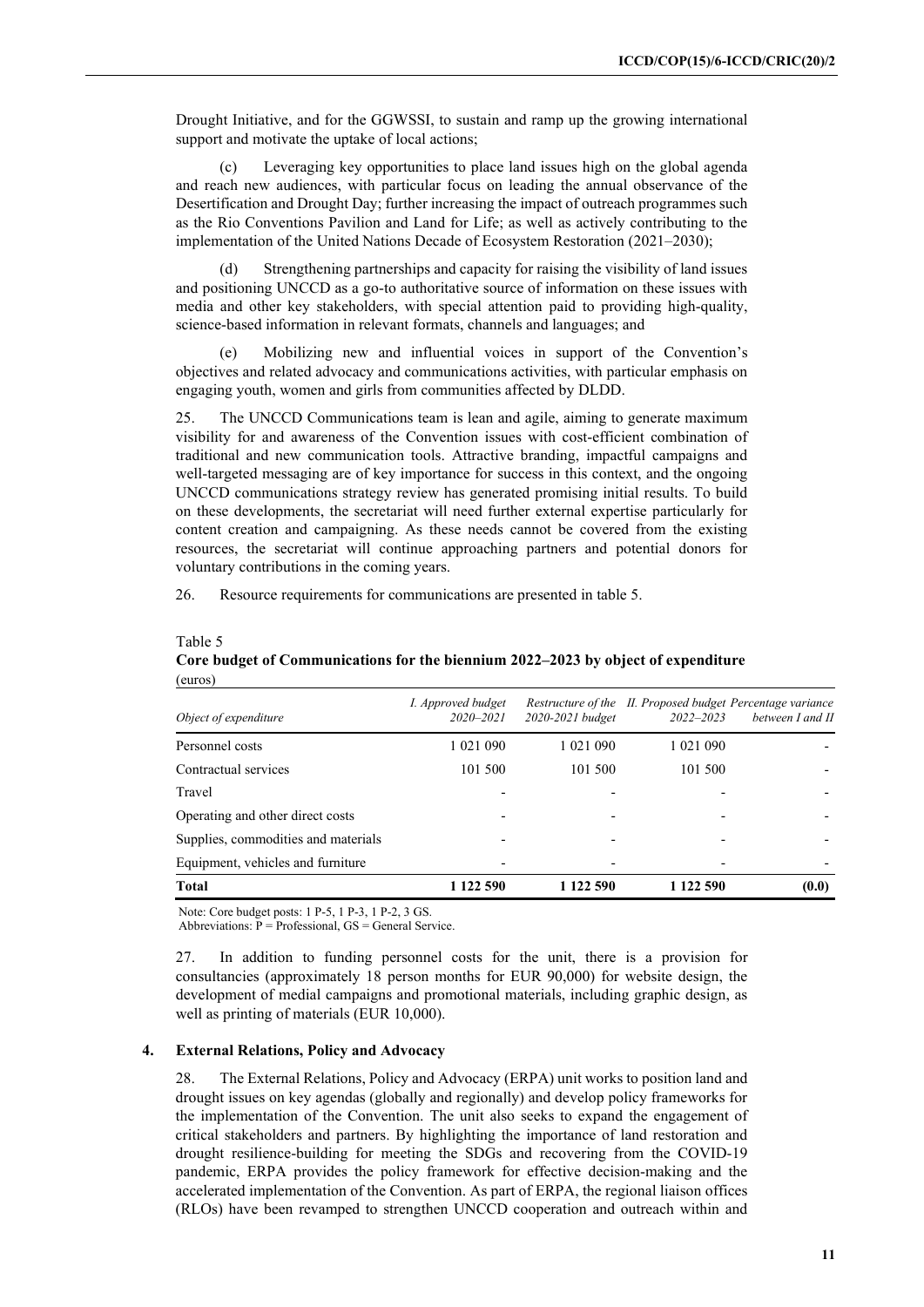among the regions, facilitating partnerships, advocacy and coordination under each Regional Implementation Annex.

29. During the biennium 2022–2023, ERPA will focus on the following:

(a) Further development of the emerging UNCCD drought agenda;

(b) Provision of evidence-based policy guidance, tools and capacity-building for the following critical factors for effective implementation of the Convention:

- Gender responsiveness;
- Secure tenure rights as an enabler of effective land restoration;
- The potential of land restoration to promote food security, create jobs and prevent irregular migration;
- Urban-rural linkages;
- Sand and dust storms source mitigation;

(c) Expanding synergies, partnerships and stakeholder involvement in all aspects of the Convention;

(d) Enhanced regional advocacy, collaboration and information sharing.

30. On further development of the emerging drought agenda, ERPA will coordinate the secretariat's follow-up to the recommendations of the IWG on Drought and the SPI, in accordance with the respective COP 15 decisions. ERPA will seek to ensure high-level global commitment to building drought resilience and support inter-agency collaboration, coordination and information-sharing for effective action to address drought. In response to the calls by the IWG on Drought and SPI for improved drought monitoring, ERPA proposes to launch a Drought Resilience Accelerator programme to carry out a small number of pilot activities with its partners on developing drought early warning systems as part of national drought plans, which would provide information to guide further action in this field. In further supporting the national drought plans, ERPA will continue developing and supporting the use of the Drought Toolbox and providing access to information and practices concerning drought preparedness.

#### 31. **EUR 522,240 will be required for the further development of the emerging drought agenda. In addition, EUR 2,134,749 from the core budget reserves is proposed to be authorized for the Drought Resilience Accelerator.**

32. On promoting evidence-based policy guidance, tools and capacity-building, ERPA will intensify its work concerning the integration of gender responsiveness and secure tenure rights into plans, projects and programmes concerning land degradation neutrality and drought. In the context of the UNCCD Gender Action Plan, ERPA will conduct further policy research and guidance, active capacity-building and broad-based stakeholder engagement to assist countries in applying gender responsiveness in their activities. ERPA will also continue internal staff training and support in line with the standards of the United Nations System-Wide Action Plan on Gender Equality and the Empowerment of Women. In a follow-up to the new technical guide on tenure<sup>[3](#page-11-0)</sup>, ERPA will launch awareness-raising activities and provide capacity-building, in partnership with several expert organizations, to promote the use of the guide.

33. With regard to sand and dust storms (SDS), ERPA will continue active collaboration in the United Nations Coalition on Combating Sand and Dust Storms, including participation in the planned global programme on combating sand and duststorms to enhance food security and achieve LDN led by the Food and Agriculture Organization of the United Nations(FAO). The objective of the programme is to strengthen the resilience of agriculture-dependent communities by scaling-up SDS source and impact/risk reduction in the agricultural sectors. It seeks to develop effective knowledge-sharing, carry out an extensive capacity-building

<span id="page-11-0"></span><sup>&</sup>lt;sup>3</sup> Technical guide on integrating the Voluntary Guidelines on the Responsible Governance of Tenure of Land, Fisheries and Forests in the Context of National Food Security into the implementation of the UNCCD and Land Degradation Neutrality.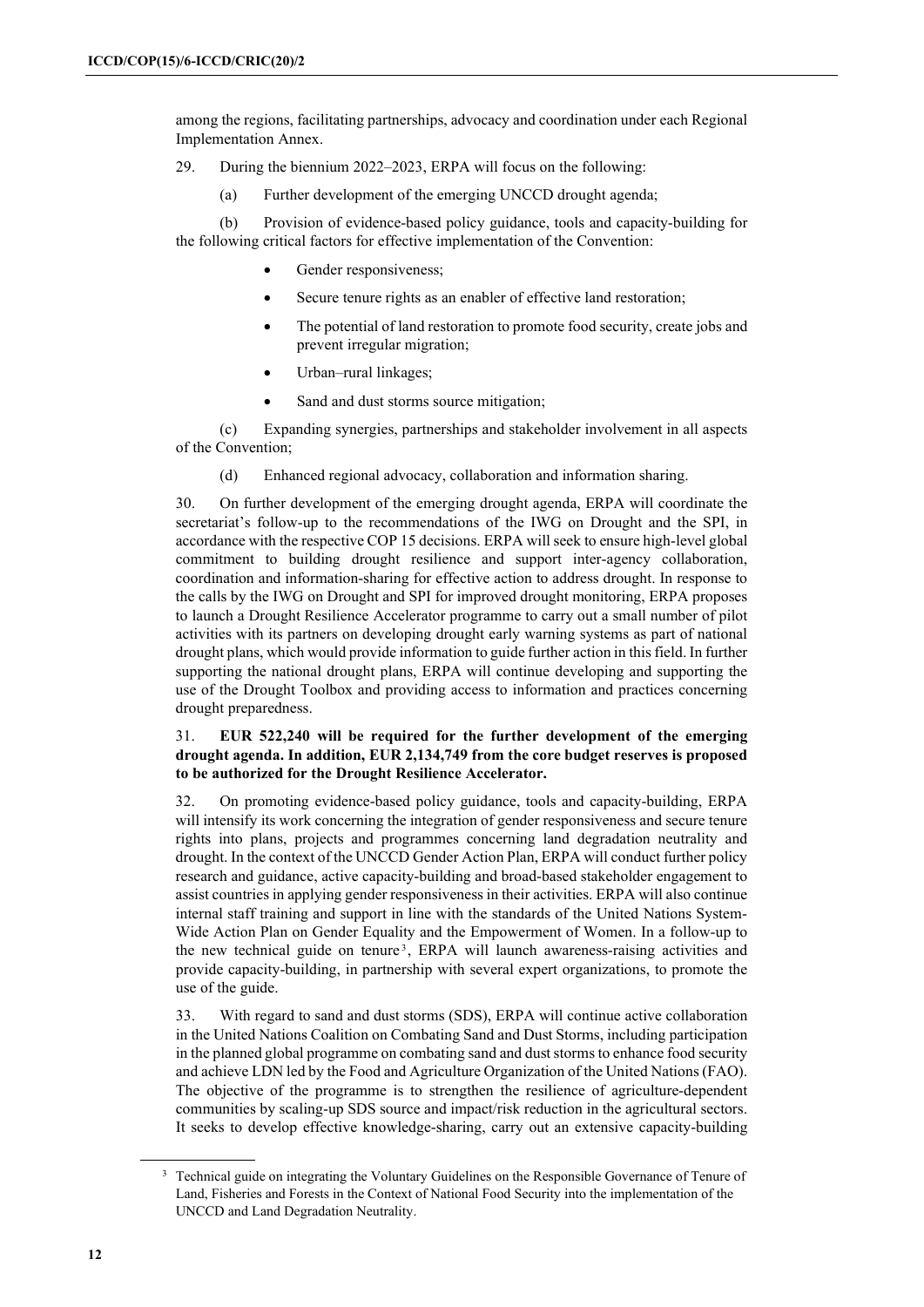programme, and support country-level SDS source management in connection with LDN target-setting and implementation.

34. With regard to migration, ERPA will continue assisting Parties, upon request, to explore ways to strengthen urban–rural linkages through territorial governance systems by utilizing principles and guidance from existing frameworks, including the FAO's Voluntary Guidelines on the Responsible Governance of Tenure of Land, Fisheries and Forests in the Context of National Food Security and the United Nations Human Settlements Programme's (UN-Habitat) Urban–Rural Linkages: Guiding Principles, as a way to scale up land restoration activities to achieve voluntary LDN targets and enhance the implementation of the Convention. It will also continue to support regional and international cooperation and initiatives that aim to promote sustainable land and water management as a solution to mitigate drivers of migration.

#### 35. **EUR 478,330 will be required for promoting evidence-based policy guidance, tools and capacity-building.**

36. For expanding synergies, partnerships and stakeholder involvement in all aspects of the Convention in 2022–2023, the ERPA will, in particular:

(a) Continue serving the Joint Liaison Group of the Executive Secretaries of the three Rio conventions with the aim to enhance information-sharing and collaboration on topics of mutual interest;

(b) Actively reach out to and collaborate with stakeholder groups that are critical for the effective implementation of the Convention, notably civil society organizations, youth constituencies, small farmers organizations, women's organizations and faith-based groups;

In collaboration with the GM, continue to  $(i)$  encourage private sector participation in meetings and processes of the UNCCD; (ii) promote the active involvement of the private sector in the fulfilment of the objectives of the Convention through initiatives such as the Business for Land initiative and its proposed restoration pledges; and (iii) promote the establishment of sustainable value chains for land-based products.

#### 37. **EUR 443,899 will be required for expanding synergies, partnerships and stakeholder involvement in all aspects of the Convention.**

38. For enhanced regional collaboration, the RLOs will focus on four major areas or work:

(a) Representation and advocacy of the Convention, its objectives and its benefits for Parties in the respective regions;

Regional policy and coordination, with the aim to support Regional Implementation Annexes to exchange views, identify topics and measures of shared interest, and carry out joint action to implement the Convention;

(c) Partnership-building and resource mobilization for the specific requirements and needs of the different Regional Implementation Annexes; and

(d) Communication support so the different regions can properly advocate their priorities in the framework of the Convention to other regions and stakeholders.

39. Key activities during the biennium 2022–2023 will include the development of a welcome guide for national focal points; the identification of key stakeholders in the different regions, and outreach and advocacy towards those stakeholders; and support to the Parties – through national focal points – in developing a better understanding of the policy frameworks of the Convention for the further implementation of such stakeholders at the national and regional level.

#### 40. **EUR 1,011,955 will be required for enhanced regional collaboration.**

41. A summary of the resource requirements for the ERPA programme is provided in table 6.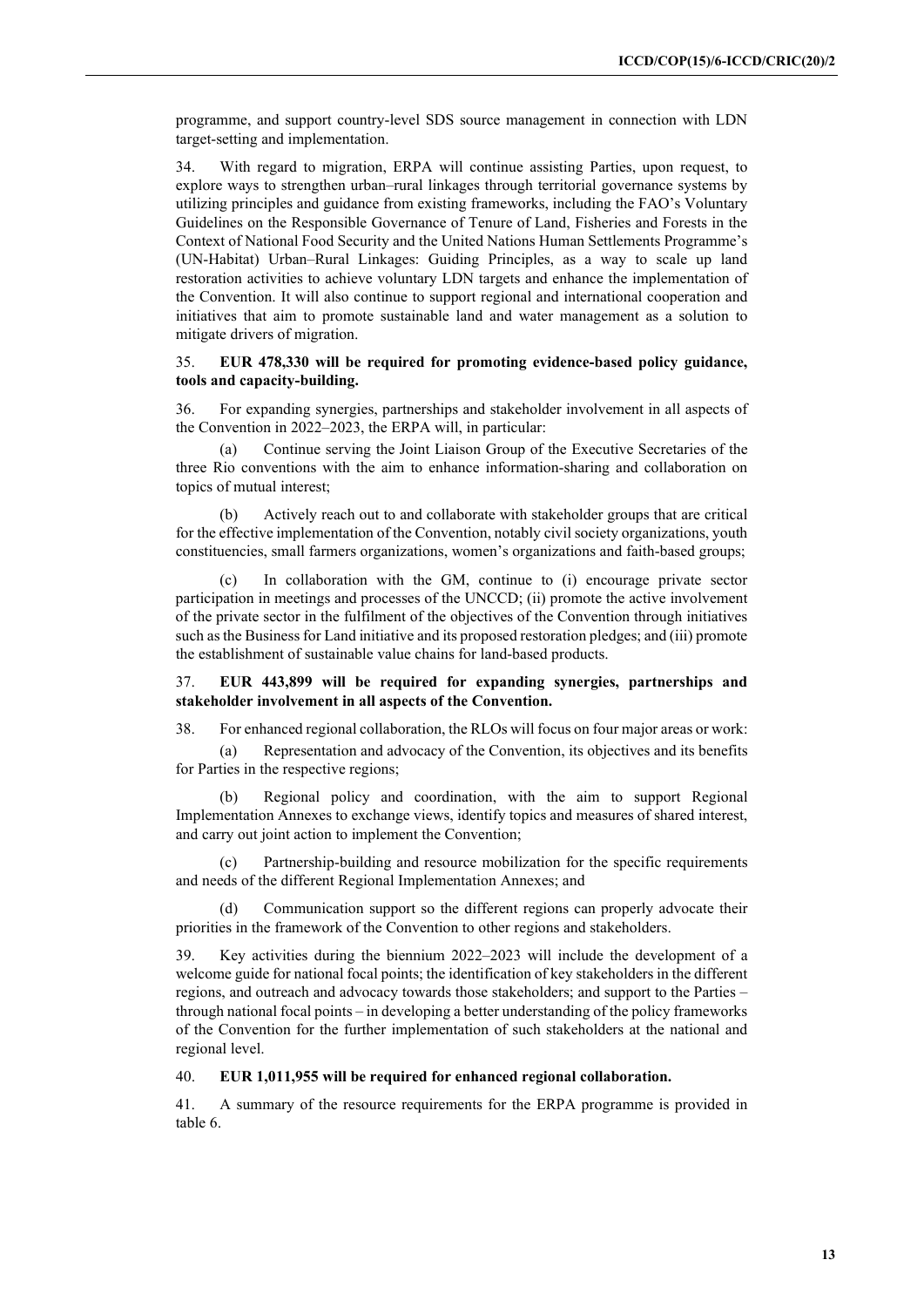| 1928 500<br>1928 500<br>52881<br>52 881<br>150 728<br>150 728<br>51 765<br>51 766 | 2 101 050<br>52 881<br>150 728<br>151 766 | between I and II<br>8.9<br>193.2                              |
|-----------------------------------------------------------------------------------|-------------------------------------------|---------------------------------------------------------------|
|                                                                                   |                                           |                                                               |
|                                                                                   |                                           |                                                               |
|                                                                                   |                                           |                                                               |
|                                                                                   |                                           |                                                               |
|                                                                                   |                                           |                                                               |
|                                                                                   |                                           |                                                               |
| I. Approved budget<br>$2020 - 2021$<br>2020-2021 budget                           | $2022 - 2023$                             |                                                               |
|                                                                                   |                                           | II. Proposed budget Percentage variance<br>Restructure of the |

## Table 6 **Core budget of External Relations, Policy and Advocacy for the biennium 2022–2023 by object of expenditure**

Note: Core budget posts: 1 P-5 (proposed), 4 P-4, 2 P-3, 3 GS.

Abbreviations:  $GS = General Service$ ,  $P = Professional$ .

#### **5. Science, Technology and Innovation**

42. The Science, Technology and Innovation (STI) programme supports scientific cooperation, facilitates national reporting and the related review process, and manages the data submitted by Parties. STI also is in charge of planning and general coordination of the meetings of the two subsidiary bodies of the Convention and the work programme of the SPI. In addition, the unit supports capacity-building and spearheads the innovation agenda.

43. Scientific cooperation is mostly supported through the CST and its SPI. STI (i) prepares the meetings of CST and its Bureau, including the organization of thematic dialogues with the SPI; and (ii) coordinates collaboration between the Bureaux of the CST and CRIC on methodological matters of reporting as well as the organization of regional consultations through science and technology correspondents. The STI supports the Bureau of the CST in refining the terms of reference of the SPI, when needed, the selection and renewal of the membership of the SPI, and the maintenance of the Roster of Independent Experts of the UNCCD.

44. STI supports the SPI in making scientific knowledge and science-based policy advice easily accessible and available to Parties and others, thereby contributing to global and national decision-making that builds on verified scientific findings and evidence-based knowledge. In the 2022–2023 biennium, the SPI work programme will consist of two objectives and a number of coordination activities.

45. The first objective will deliver a technical report on sustainable land use systems and their potential to address DLDD, including a typology of sustainable land use systems, an analysis of the potential of such systems to reconcile different United Nations goals and targets that compete for land resources, and an assessment of the contextual applicability of these land use options across the globe. For the second objective on regional and global aridity historical trends and future projections, the technical report to be delivered will provide information on existing approaches for the quantification and assessment of hydroclimate aridity, regional and global changes and future projections; the resulting historical changes and future impact risk projections; and adaptation approaches that can reduce the risk.

46. The SPI will continue its coordination activities for relevant assignments of the Intergovernmental Science–Policy Platform on Biodiversity and Ecosystems Services, the Intergovernmental Panel on Climate Change, the Intergovernmental Technical Panel on Soils, the International Resources Panel of the United Nations Environment Programme, the Global Land Indicators Initiative of UN-Habitat, and the Integrated Drought Management Programme. As feasible, the SPI will also contribute to the planning of the next edition of the Global Land Outlook.

47. In line with its terms of reference, the SPI will identify the most optimal way forward for carrying out its work programme, which may include commissioning an individual or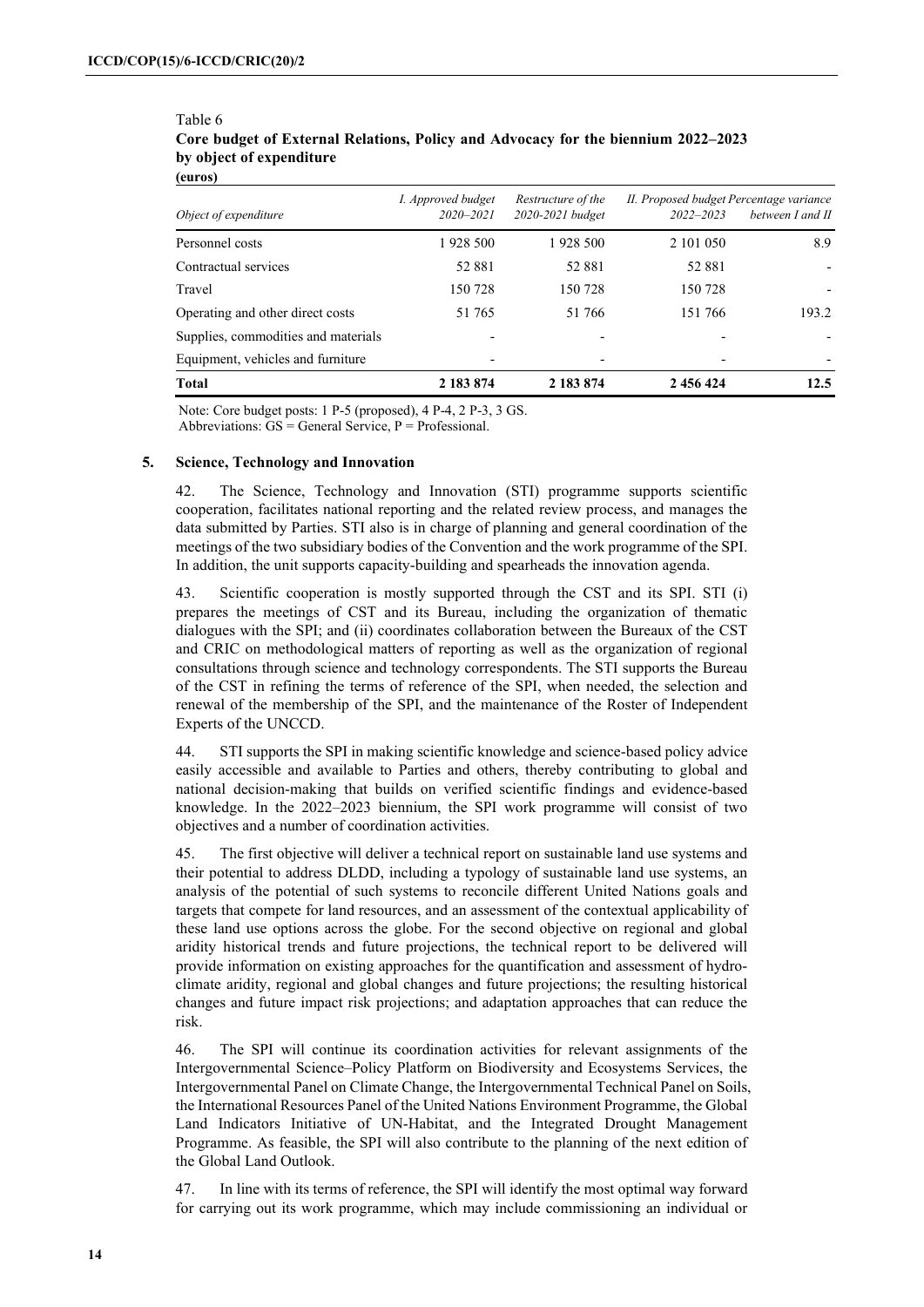group of experts to prepare a given task, organizing expert meetings or networking with scientific institutions. For the coordination activities, selected SPI members may be sponsored to attend related meetings.

48. The role of STI is to support the functioning of the SPI by organizing its meetings and facilitating communication among the members. STI also participates in the preparation of many substantive outputs of the SPI and manages the use of financial resources to support the SPI work.

49. The STI unit also represents the secretariat in various scientific meetings and processes, and in networking and cooperation with scientific partners. It provides scientific advice in response to requests received from Parties and other UNCCD stakeholders, and supports all units of the secretariat as well as the GM on matters concerning science.

#### 50. **EUR 1,344,875 will be required for scientific cooperation.**

51. National reporting enables Parties, through the CRIC, to assess the implementation of the Convention using credible data and an indicator framework aligned to the UNCCD 2018– 2030 Strategic Framework and synchronized with that of SDG target 15.3. Through the assessment, Parties decide on medium- to longer-term priorities and thereby ensure a focused and targeted approach to implementing the Convention. STI prepares and coordinates the process of national reporting and analyses the information in the reports for consideration at the CRIC. STI spearheads efforts to ensure that UNCCD is the authoritative source of information and knowledge on DLDD through, among other things, the development of a data centre that improvesthe modalities and approach of the secretariat and the GM to collect, organize and share data. The unit also prepares for meetings of the Bureau of the CRIC and supports the Bureau in the organization and handling of CRIC sessions.

52. The next national reporting cycle is scheduled for 2022, and the online portal for the submission of reports is currently open. For this reporting process, several upgrades and new features were introduced, including an advanced online reporting platform (performance review and assessment of implementation system (PRAIS) 4), which will incorporate newly introduced data mining and data visualization tools and updates to indicators, reporting forms and methodological guidelines. The upgraded PRAIS 4 is fully compatible with Trends.Earth<sup>[4](#page-14-0)</sup> by Conservation International, which operationalizes standardized methodologies for SDG indicator 15.3.1 and for national reporting on strategic objective 3 on drought. This allows countries to take control in producing their own estimates based on country data and nationally determined assumptions, thereby improving ownership while ensuring harmonization and comparability across countries, strengthening country capacity for data production and use, and reducing reliance on externally produced estimates.

53. In the coming months, the secretariat and the GM will provide technical assistance and backstopping for the preparation of national reports, tailored to the new circumstances created by the COVID-19 pandemic. The support provided to the Parties will be virtual, comprising e-tutorials and pre-recorded videos for interpreting data and filling in the requisite information in the reporting forms. Some online events will include sessions for questions and answers, where Parties can clarify problems encountered during the reporting period.

54. At its fifteenth session, the COP will set the date for the next intersessional CRIC (i.e. the twenty-first session of the CRIC), and the deadline for the submission of the national reports will be subsequently determined, in accordance with relevant decisions of the COP, by the Executive Secretary in consultation with the Bureau of the CRIC. Once the reports are received, the secretariat will compile and analyse the information contained in the reports and provide the necessary documentation and other preparatory arrangements for the CRIC to conduct its review at its next intersessional session.

55. Along with the national reporting process, the secretariat aims to further develop the data visualization and data discovery interface for the management, analysis and display of reported data, with the aim to facilitate and improve the use of reporting data for decisionmaking by Parties and their partners and make it more accessible for the policy and advocacy work by the secretariat and the GM. To identify other data sources created or otherwise used

<span id="page-14-0"></span><sup>4</sup> [<https://trends.earth/docs/en/>](https://trends.earth/docs/en/).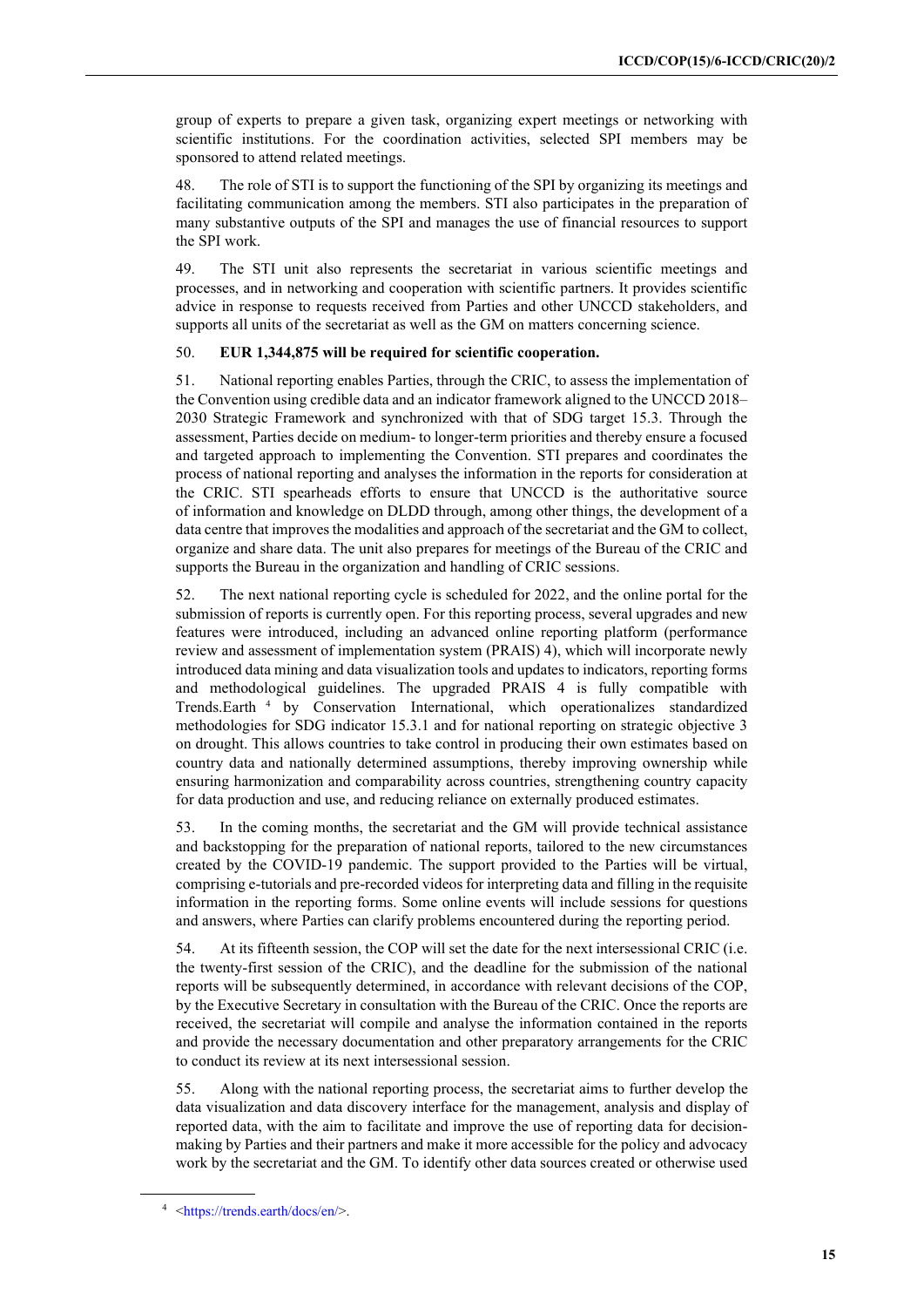by the secretariat and the GM which could be integrated into the PRAIS 4 database, the secretariat recently completed an internal data audit and an indicative roadmap for enhancing the use of data in the work of the secretariat and the GM. In the coming months, the secretariat will continue to explore and implement preliminary activities aiming at the development of a UNCCD data centre that will assist Parties in using data-driven tools to track the progress made in the implementation of the Convention, using the PRAIS 4 database as the foundation.

#### 56. **EUR 1,533,965 will be required to facilitate the national reporting and review process and improve data management.**

57. The capacity-building activities and the spearheading of the innovation agenda of the secretariat are aimed at increasing the knowledge, technical skills and expertise of UNCCD stakeholders, while facilitating the exchange of practical experiences and providing a space to become engaged in support to the effective implementation of the Convention.

58. In 2022–2023, the capacity-building activities will emphasize support for the national reporting process, gender mainstreaming and the involvement of youth. Opportunities for building expertise in specific policy fields, most notably SDS source mitigation, will be offered as well. In addition, the internship programme will continue. The Capacity Building Marketplace will be continuously updated with new content from a variety of sources, with the particular aim of increasing the availability of material in Russian. More e-learning opportunities, including a course on drought, will be offered on the UNCCD e-learning platform.

59. The Capacity Building Marketplace and other UNCCD capacity-building activities will be promoted through active social media use as well as competitions and exhibitions. STI will also continue to provide information events and lectures to schools and universities upon request. The forming of partnerships to support and facilitate capacity-building will specifically target subregional intergovernmental organizations, universities and research institutions, while selected civil society organizations, development agencies and regional organizations will also be approached.

60. Other activities during the biennium 2022–2023 will include the development of the UNCCD Innovations Hub, collaboration with the University of Bonn for convening a network of universities to include UNCCD topics in their curriculum, further development of the UNCCD Mentorship Programme for young professionals, and further development of the Children and the UNCCD project and the Women and the UNCCD Through the Years project.

### 61. **EUR 306,530 will be required for capacity-building.**

62. A summary of the resource requirements for the STI programme is provided in table 7.

#### Table 7 **Core budget of Science, Technology and Implementation for the biennium 2022–2023 by object of expenditure**

| Supplies, commodities and materials<br>Equipment, vehicles and furniture |                                     |                  |               |                                                                                |
|--------------------------------------------------------------------------|-------------------------------------|------------------|---------------|--------------------------------------------------------------------------------|
| Operating and other direct costs                                         | 132 153                             | 132 153          | 132 153       |                                                                                |
| Travel                                                                   | 146 972                             | 146 972          | 146 972       |                                                                                |
| Contractual services                                                     | 98 455                              | 98 455           | 98 455        |                                                                                |
| Personnel costs                                                          | 2 827 790                           | 2 827 790        | 2 827 790     |                                                                                |
| Object of expenditure                                                    | I. Approved budget<br>$2020 - 2021$ | 2020-2021 budget | $2022 - 2023$ | Restructure of the II. Proposed budget Percentage variance<br>between I and II |

Note: Core budget posts: 1 P-5, 3 P-4, 2 P-3, 1 P-2, 2 **GS.** Abbreviations:  $GS = General Service$ ,  $P = Professional$ .

(euros)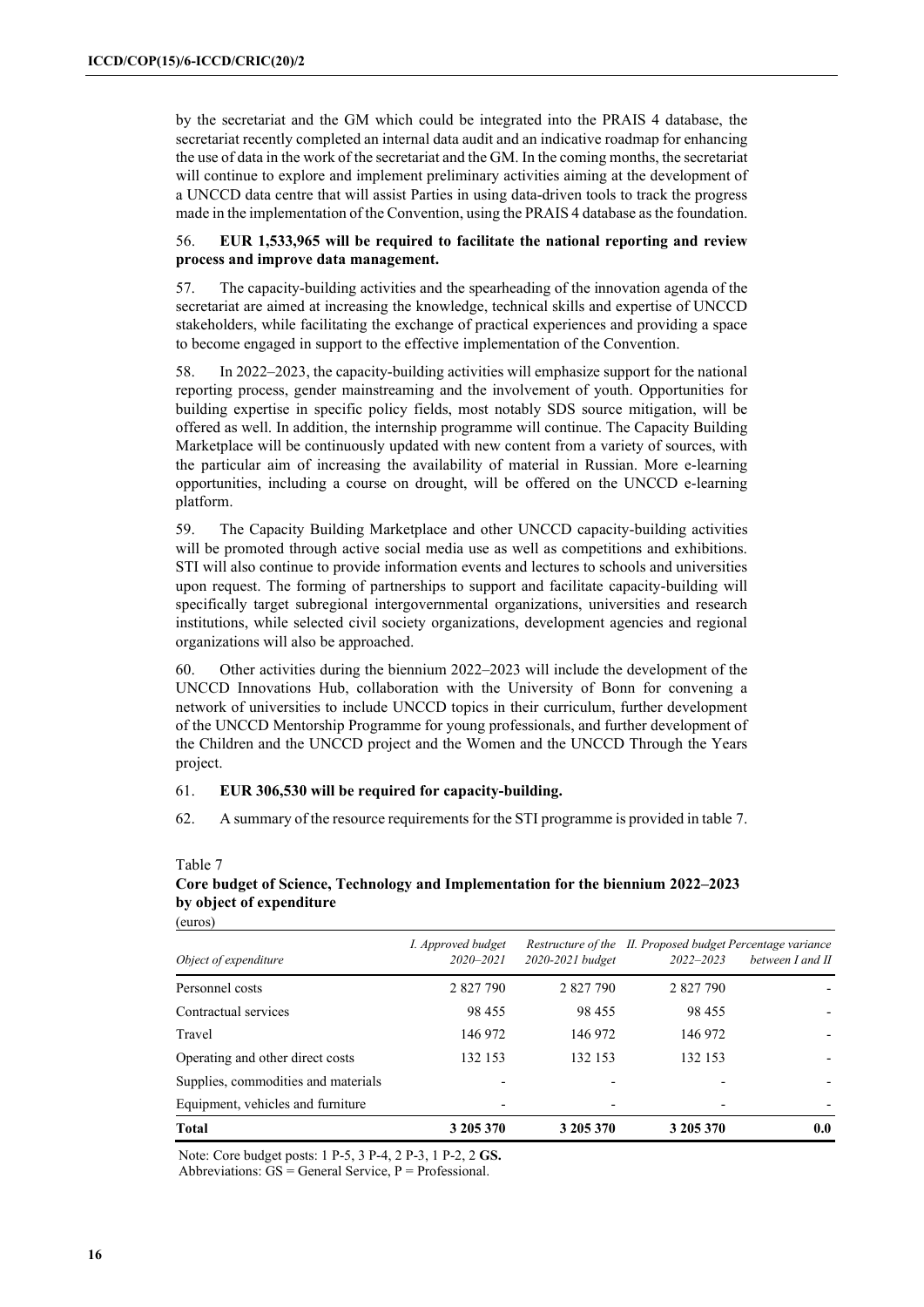#### **6. Administrative Services**

63. The Administrative Services programme is tasked with ensuring effective and efficient delivery of services to the secretariat and the GM with regard to financial management, human resources, procurement and information technology, in accordance with the regulations and rules of the United Nations and the UNCCD.

64. In the biennium 2022–2023, Administrative Services will continue improving administrative processes to meet the evolving needs of the organization*.* In close collaboration with the EO and the GM, updated standard operating procedures and key internal policies are under development, building on the common United Nations system standards and adjusted to the specific nature of the UNCCD operational modalities. Staff training opportunities will continue to be provided, and information technology tools will be further developed to enable the optimal exchange of and access to information among the units.

65. A summary of the resource requirements for the Administrative Services programme is provided in table 8. Personnel costs represent the budget for after-service health insurance for active retirees and their dependents; contractual services include costs of audit fees (EUR 115,000), software licenses (EUR 32,000) and actuarial valuation (EUR 29,000); and operating costs include expenses for telecommunications (EUR 70,000), staff development training (EUR 156,000), leasing of printers (EUR 46,000), the proposed costs for Umoja maintenance (EUR 120,000), Inspira (EUR 36,000), shared costs in Bonn (EUR 534,000) and the United Nations Office at Geneva (EUR 443,000) and operating costs for the New York Liaison Office and the RLO for Latin America and the Caribbean (EUR 89,000). An allocation for supplies covers such items as copy paper, as well as equipment for purchases to replace old and broken items as necessary.

#### Table 8

(euros)

## **Core budget of Administrative Services for the biennium 2020-2021 by object of expenditure**

| Object of expenditure               | <i>I. Approved budget</i><br>2020-2021 | Restructure of the<br>2020-2021 budget | II. Proposed budget Percentage variance<br>$2022 - 2023$ | between I and II |
|-------------------------------------|----------------------------------------|----------------------------------------|----------------------------------------------------------|------------------|
| Personnel costs                     | 263 900                                | 121 800                                | 121 800                                                  | (53.8)           |
| Contractual services                | 278 389                                | 176889                                 | 176889                                                   | (36.5)           |
| Travel                              | 34 5 10                                | 19 2 8 5                               | 19 2 8 5                                                 | (44.1)           |
| Operating and other direct costs    | 1659 196                               | 1659 196                               | 1 779 196                                                | 7.2              |
| Supplies, commodities and materials | 35 5 25                                | 35 5 25                                | 35 5 25                                                  |                  |
| Equipment, vehicles and furniture   | 35 5 25                                | 35 5 25                                | 35 5 25                                                  |                  |
| <b>Total</b>                        | 2 307 045                              | 2 048 220                              | 2 168 220                                                | (6.0)            |

Note: Core budget posts: 0.

## **C. Resource requirements of the Global Mechanism**

66. The overall objective of the GM for the biennium 2022–2023 is to support Parties in scaling up the implementation of the Convention. The GM will continue to maximize its impact and ensure the full alignment of its support with national priorities by ensuring it operates under the principles of additionality, complementarity and results-orientation. On this basis, the GM, in coordination with the secretariat, will focus its work on three interlinked priorities conducive to the implementation of the Convention:

(a) Supporting a dynamic national environment for target-setting and related resource mobilization;

- (b) Promoting efficiency and effectiveness at scale;
- (c) Fostering innovation.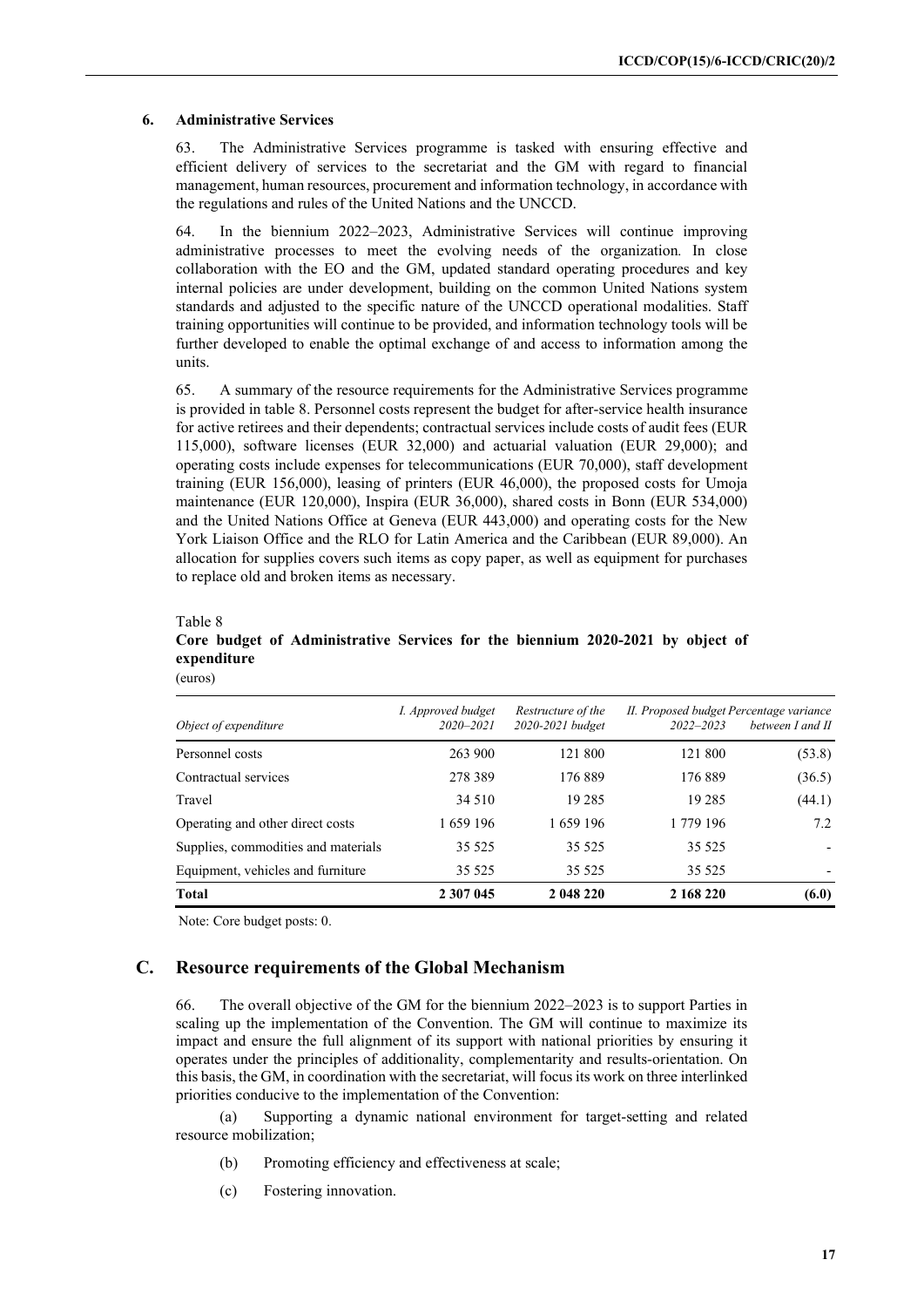67. The main activities and related core budget resource needs for each priority, as well as those for the GM management and coordination, are presented in the following paragraphs.

68. To support the establishment of a dynamic national environment for target-setting and related resource mobilization, the GM will continue its support for Parties in establishing national frameworks relevant to the Convention, with a particular focus on assisting in the refinement of voluntary LDN targets, where needed, and in the preparation of the national drought plans.

69. The GM will update the Land Degradation Neutrality Target Setting Programme (LDN TSP) into LDN TSP 2.0 for providing better decision-making support. With the evolving support, the GM will promote the development of tools to support scenario planning and trade-off analysis to inform and improve decision-making in land use planning. It will also offer updated technical guidelines and dedicated technical expertise, as required, for national processes, the assessment of implementation status and gaps, and improved plans for delivery. Other key features of LDN TSP 2.0 will include (i) country-level decision support, capacity-building and technical assistance so Parties can review and refine LDN targets to ensure that targets are quantitative, specific, time-bound, policy-coherent, spatiallyexplicit, linked to land use planning, and gender responsive; as well as (ii) improvements in access to data for decision-making by developing the database on LDN targets and ensuring alignment with the further development of PRAIS 4, enabling queries for monitoring and evaluation and the development of relevant knowledge materials.

70. In the context of the Drought Initiative<sup>[5](#page-17-0)</sup> and as of December 2021, 69 countries have advanced on their national process of developing national drought plans. In the coming biennium, the Global Mechanism will support countries in moving from drought planning to action. In coordination with the secretariat, the GM is collaborating with partners to develop transformative projects in selected countries in response to the recommendations contained in their national drought plans.

71. With co-financing support from the GEF and in collaboration with the United Nations Environment Programme as the implementing agency, the GM and secretariat will work to enhance the technical and institutional capacity of Parties for land degradation monitoring and reporting. The PRAIS 4 capacity-building programme includes online tutorials, pre-recorded videos, and webinars<sup>[6](#page-17-1)</sup>. The GM will focus on strategic objective 5.

#### 72. **EUR 845,794 will be required for the establishment of a dynamic national environment for target-setting and resource mobilization.**

73. The GM will continue to promote efficient and effective resource mobilization interventions carried out at the appropriate scale. In that regard, the GM anticipates that the demand for flexible support for the preparation of a pipeline of national, multi-country and regional bankable projects will grow. To facilitate this process, the GM will establish a PPP to serve as a global clearing house supporting the early-stage preparation and funding of projects addressing DLDD and other land-based issues such as SDS source mitigation, with a focus on projects that encourage gender responsiveness and frame an enabling environment for transformative action.

74. The PPP is envisaged to be built around four main components: (i) Capacity-building and development of an online tool/platform (Project Navigator) to support the development of investment-ready land-based projects; (ii) Setting up of a global strategic partnership platform linking traditional and non-traditional partners by drawing on specialized sector expertise to foster innovation in land-based solutions that combat DLDD and other landbased issues such as SDS or land tenure; (iii) Preparation of bankable projects that meet the technical requirements of funding partners; and (iv) Pilot projects to demonstrate proof of concept, best practices and new innovations to catalyse and generate the required awareness and interest for project developers and financing partners.

75. Country Parties in particular need support in accessing funding to undertake activities to implement their national drought plans and, with this aim, the GM will establish

<span id="page-17-1"></span><span id="page-17-0"></span><sup>5</sup> [<https://www.unccd.int/actions/drought-initiative>](https://www.unccd.int/actions/drought-initiative).

 $6$  For more information, see document ICCD/CRIC(20)/9.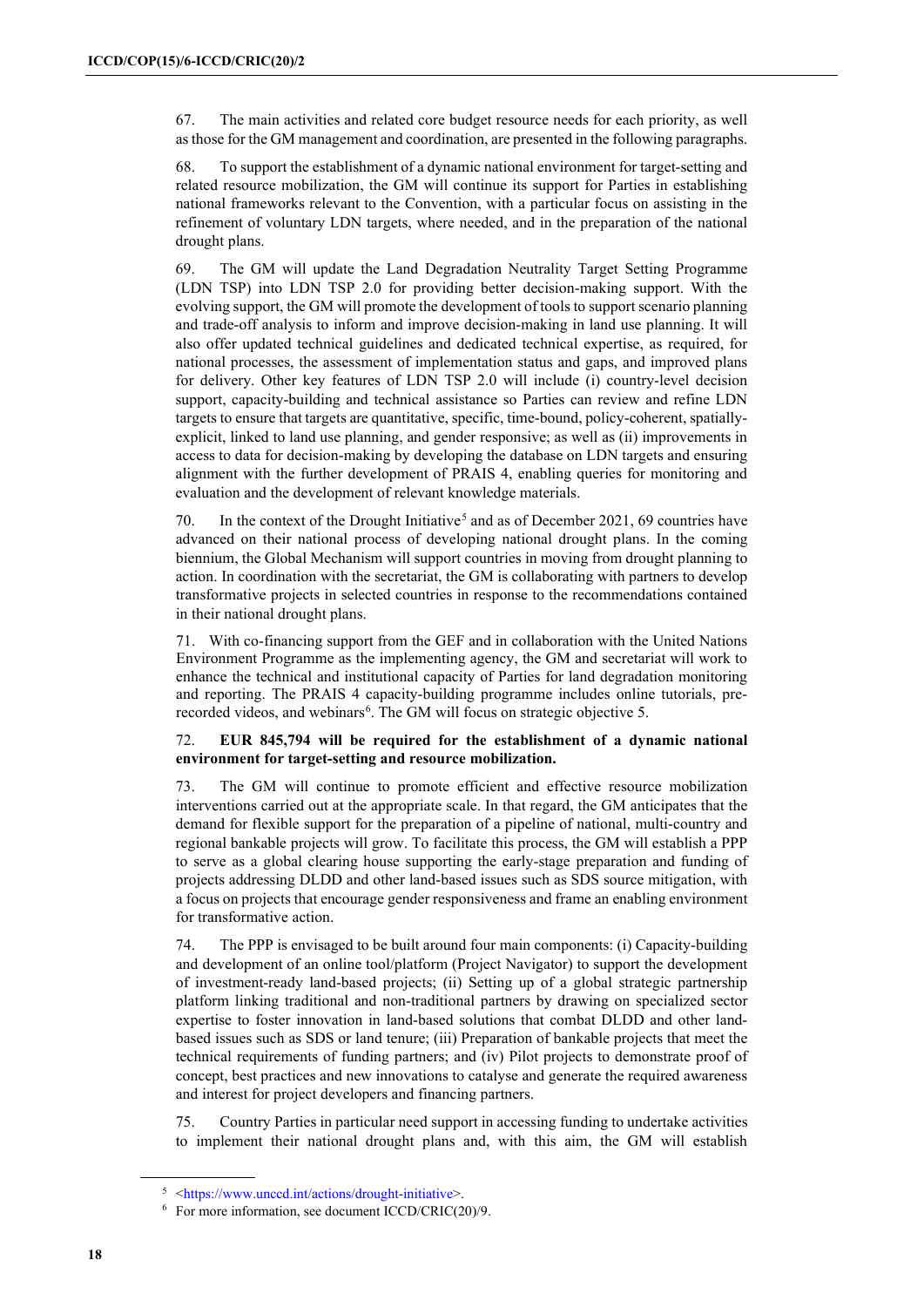partnerships and mobilize extrabudgetary resources to support countries in the development of related projects via the PPP.

76. The GM will be backstopping several multi-country regional flagship initiatives where these are the most effective and efficient way of mobilizing resources. From a project preparation perspective, work will continue in the Zambezi river basin and at the level of Caribbean small island developing States, while the GM will continue to host the Great Green Wall Accelerator. For the GGWSSI, the GM focus will be on strengthening the capacities of national GGWSSI agencies and the Pan-African Agency of the Great Green Wall in project preparation, accessing funding and coordinating with UNCCD focal points and sector ministries (such as finance, planning, economy, agriculture, energy). There will also be opportunities for other regions to learn from the Sahel experience.

77. Facilitating access to resources also implies the continuous strengthening of partnerships with bilateral and multilateral funding agencies. The GM will continue its collaboration with the African Development Bank, the GEF, the Green Climate Fund, the World Bank and other partner agencies in support of an enabling environment for UNCCD implementation at national, multi-county and regional level.

#### 78. **EUR 1,088,759 will be required to facilitate access to financing at the appropriate scale.**

79. The GM will continue to foster innovation by, in this biennium, developing innovative vehicles to finance drought, collaborating with the private sector especially on value chains, piloting a model for technology transfer, exploring options for debt restructuring and engaging with impact investors such as the Land Degradation Neutrality Fund.

80. The GM was requested to identify potential and innovative financing instruments, based on clearly identified added value, for addressing drought. In addition to this report that the GM commissioned for the IWG on Drought, two further assessments have been carried out: one on the feasibility of and options for establishing a global drought resilience fund, including options for scoping out a potential fund structure and operating and financing model; and one on the potential for issuing sustainable land bonds in alignment with LDN as a potential source of financing for both sustainable land management and drought. In the coming biennium, the GM plans to explore operationalizing these recommendations and options.

81. The GM has developed, in collaboration with the secretariat, a Private Sector Strategy for 2021–2025, building on the existing [UNCCD Business Engagement Strategy.](https://docplayer.net/14762998-The-unccd-business-partnership-opportunities-for-sustainable-land-management.html) The main goal of the UNCCD Private Sector Strategy is to crowd-in private sector expertise, innovation, solutions and funding. The strategy focuses on two main objectives: (i) facilitate investments and technology for sustainable production as a catalyst for a transition to sustainable land use; and (ii) promote the expansion of value chains for sustainable consumption for healthy lands and people.

82. In line with its mandate to mobilize resources for the transfer of technology, the GM is developing a model framework for technology transfer. The model framework is designed around two main pillars of activity. The first involves nurturing a technology development and deployment pathway, and the second prioritizes financial and market mechanisms. The GM plans to host a platform to exchange information and knowledge and link private sector developers and global and regional research and development hubs through technology/innovation competitions.

83. To explore debt restructuring as a financing option, the GM intends to carry out a detailed analysis of (i) country debt profiles based on country's current creditors and debt eligibility, to explore the potential for debt swap for land restoration commitments; as well as (ii) the relevant economic indicators and policy implications in selected pilot countries.

84. The collaboration between the LDN Fund, the Technical Assistance Facility (TAF) and the GM is being strengthened, particularly at the project level. GM support to countries in early LDN project design is progressively feeding into the TAF and LDN Fund pipeline. The UNCCD national focal points and governments are also increasingly proactive and proposing a growing number of projects for inclusion in the TAF and LDN Fund pipeline, and the GM will continue to help ensure that LDN project preparation responds to the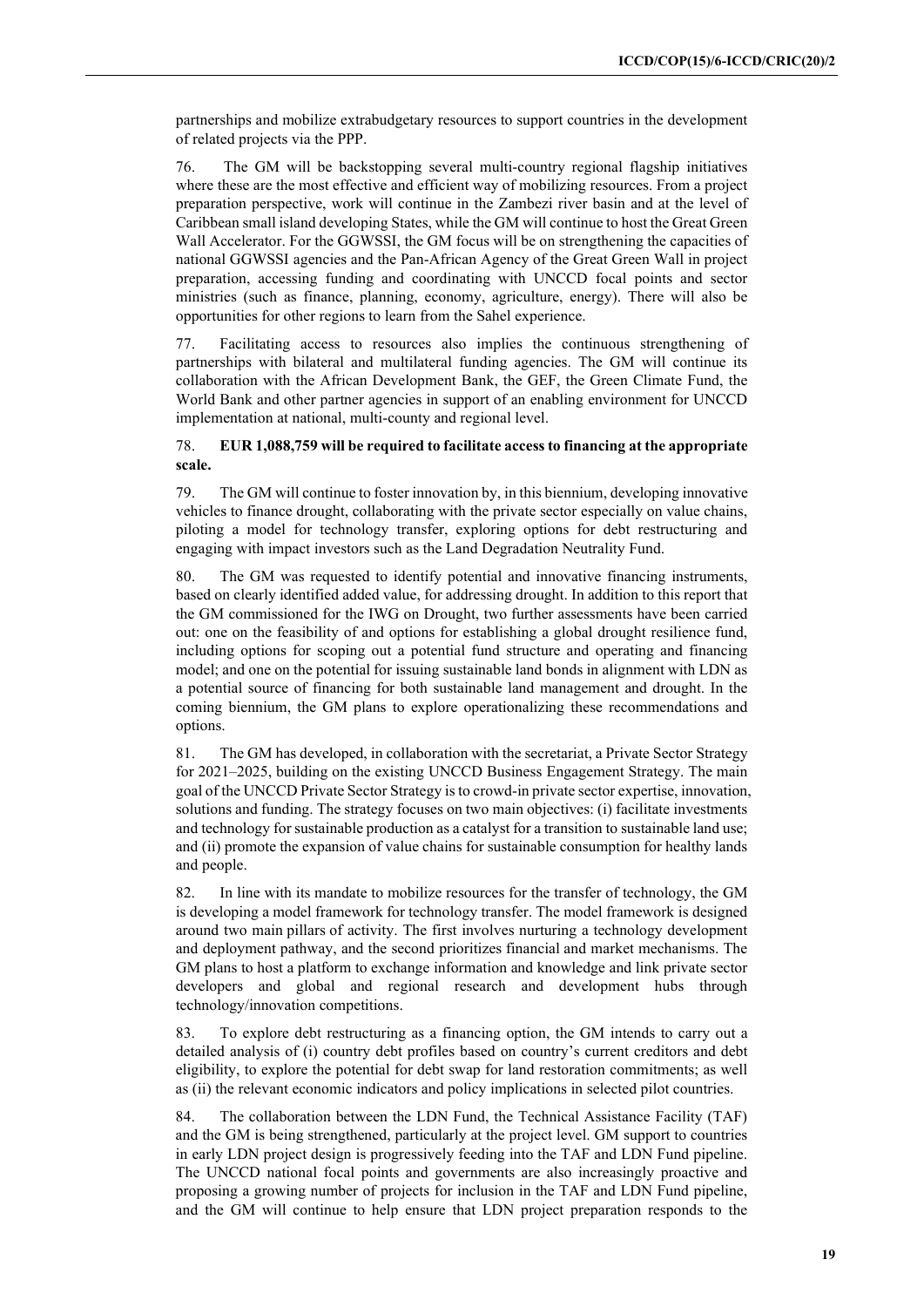requirements and conditions of that pipeline. Going forward, the GM will continue leveraging the LDN Fund's potential role as a private sector pillar of UNCCD initiatives and collaborating with the TAF and the LDN Fund on the LDN project-level monitoring methodology.

#### 85. **EUR 1,003,950 will be required to foster innovation.**

86. The Managing Director of the GM provides overall management and strategic direction for the GM functions. In cooperation and coordination with the UNCCD Executive Secretary, her office sets the GM priorities and plans its operations. The office of the Managing Director is responsible for the programming, budget and resource mobilization as well as for the GM knowledge management and communication activities.

#### 87. **EUR 756,402 will be required for GM management and coordination.**

88. A summary of the resource requirements for the GM is provided in table 9.

Table 9

#### **Core budget of the Global Mechanism for the biennium 2022–2023 by object of expenditure (euros)**

| Object of expenditure              | I. Approved budget<br>$2020 - 2021$ | 2020-2021 budget | $2022 - 2023$ | Restructure of the II. Proposed budget Percentage variance<br>between I and II |
|------------------------------------|-------------------------------------|------------------|---------------|--------------------------------------------------------------------------------|
| Personnel costs                    | 3 272 360                           | 3 272 360        | 3 272 360     |                                                                                |
| Contractual services               | 166 460                             | 166 460          | 166 460       |                                                                                |
| Travel                             | 78 155                              | 78 155           | 78 155        |                                                                                |
| Operating and other direct costs   | 155 600                             | 155 600          | 155 600       |                                                                                |
| Supplies commodities and materials | 22 3 3 0                            | 22 330           | 22 3 3 0      |                                                                                |
| Equipment vehicles and furniture   |                                     |                  |               |                                                                                |
| Total                              | 3 694 905                           | 3 694 905        | 3 694 905     | (0.0)                                                                          |

Note: Core budget posts: 1 D-1, 1 P-5, 2 P-4, 4 P-3, 2 P-2, 4 GS. Abbreviations:  $GS = General Service$ ,  $P = Professional$ .

# **IV. Conclusions and recommendations**

**89. Parties may wish to consider the proposed comprehensive multi-year workplan (2022–2025) and two-year costed work programme (2022–2023) for the Convention and guide the secretariat and the GM accordingly. They may also decide on the budget for 2022–2023 on this basis, taking into account the specific requests and tasks addressed to the secretariat and the GM that may be raised in other decisions at COP 15.**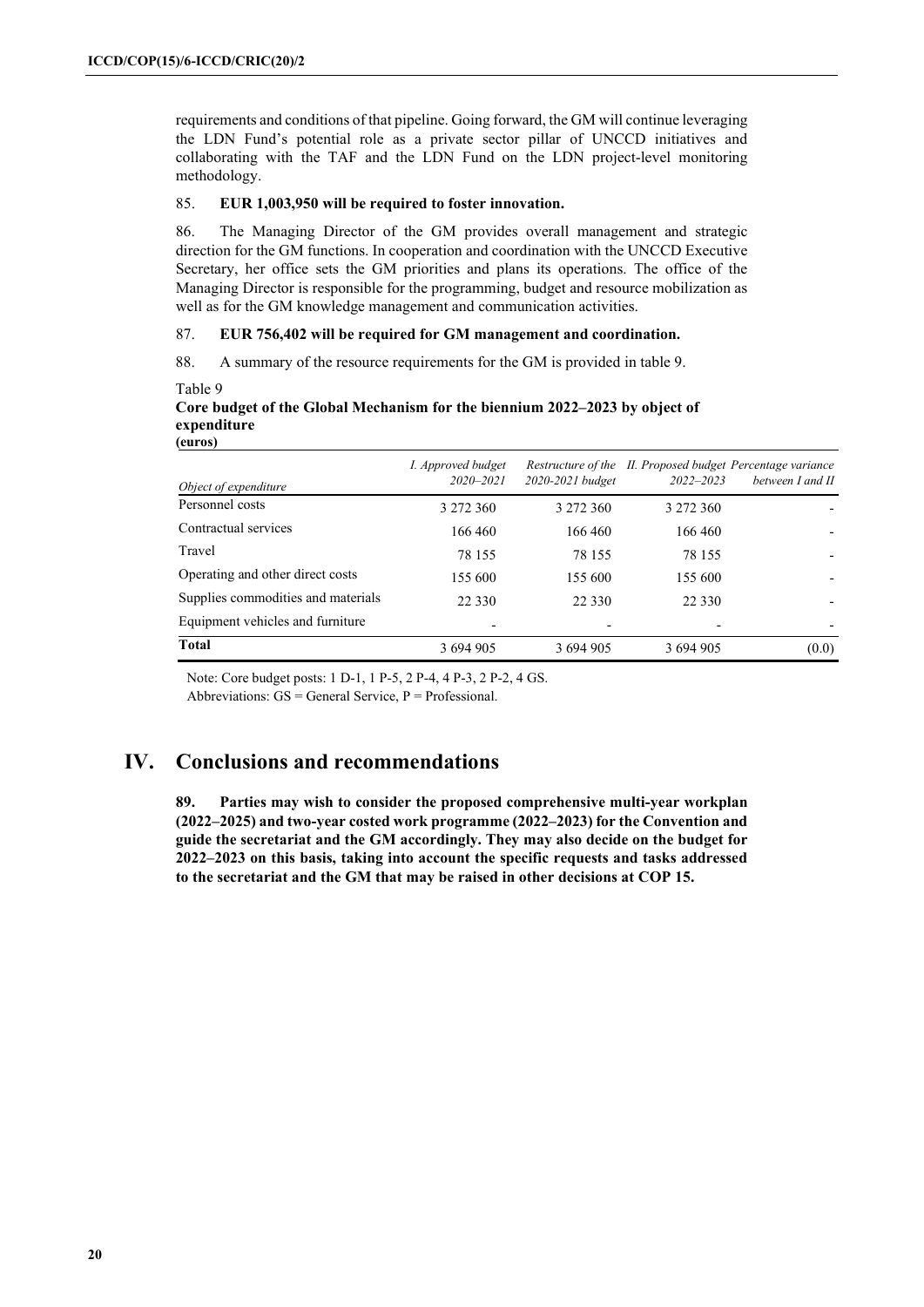## **Annex I**

# **Organizational structure of the secretariat and the Global Mechanism**

[English only]